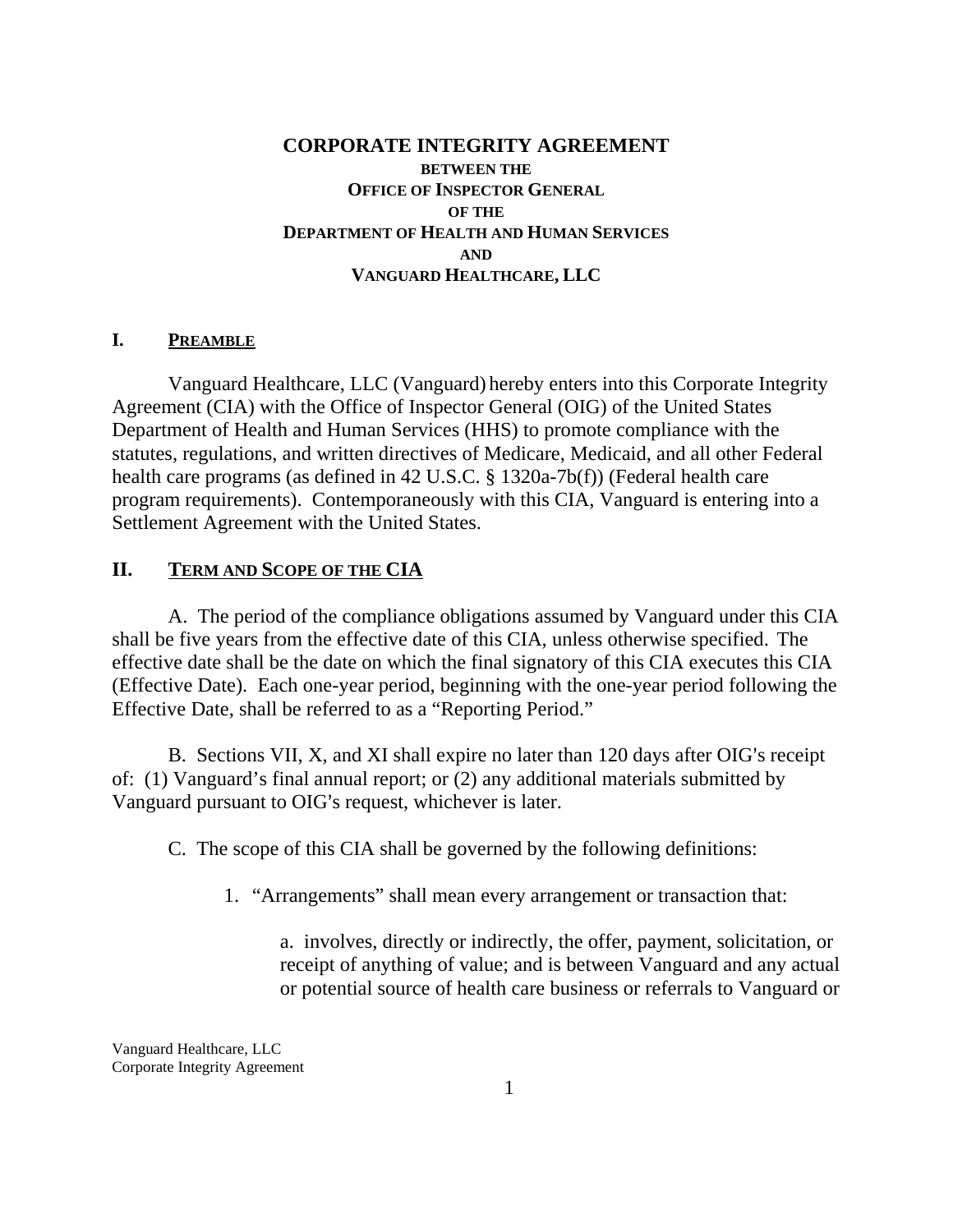any actual or potential recipient of health care business or referrals from Vanguard. The term "source of health care business or referrals" shall mean any individual or entity that refers, recommends, arranges for, orders, leases, or purchases any good, facility, item, or service for which payment may be made in whole or in part by a Federal health care program and the term "recipient of health care business or referrals" shall mean any individual or entity (1) to whom Vanguard refers an individual for the furnishing or arranging for the furnishing of any item or service, or (2) from whom Vanguard purchases, leases or orders or arranges for or recommends the purchasing, leasing, or ordering of any good, facility, item, or service for which payment may be made in whole or in part by a Federal health care program; or

b. is between Vanguard and a physician (or a physician's immediate family member (as defined at 42 C.F.R. § 411.351)) who makes a referral (as defined at 42 U.S.C. § 1395nn(h)(5)) to Vanguard for designated health services (as defined at 42 U.S.C. § 1395nn(h)(6)).

2. "Focus Arrangements" means every Arrangement that:

a. is between Vanguard and any actual source of health care business or referrals to Vanguard and involves, directly or indirectly, the offer, payment, or provision of anything of value; or

b. is between Vanguard and any physician (or a physician's immediate family member) (as defined at 42 C.F.R. § 411.351)) who makes a referral (as defined at 42 U.S.C. § 1395nn(h)(5)) to Vanguard for designated health services (as defined at 42 U.S.C.  $$1395nn(h)(6)$ ).

Notwithstanding the foregoing provisions of Section II.C.2, any Arrangement that satisfies the requirements of 42 C.F.R. § 411.356 (ownership or investment interests), 42 C.F.R.  $\S$  411.357(g) (remuneration unrelated to the provision of designated health services); 42 C.F.R. § 411.357(i) (payments by a physician for items and services); 42 C.F.R. § 411.357(k) (non-monetary compensation); 42 C.F.R. § 411.357(m) (medical staff incidental benefits), 42 C.F.R. § 411.357(o) (compliance training), 42 C.F.R. § 411.357(q) (referral services), 42 C.F.R. § 411.357(s) (professional courtesy), 42 C.F.R. §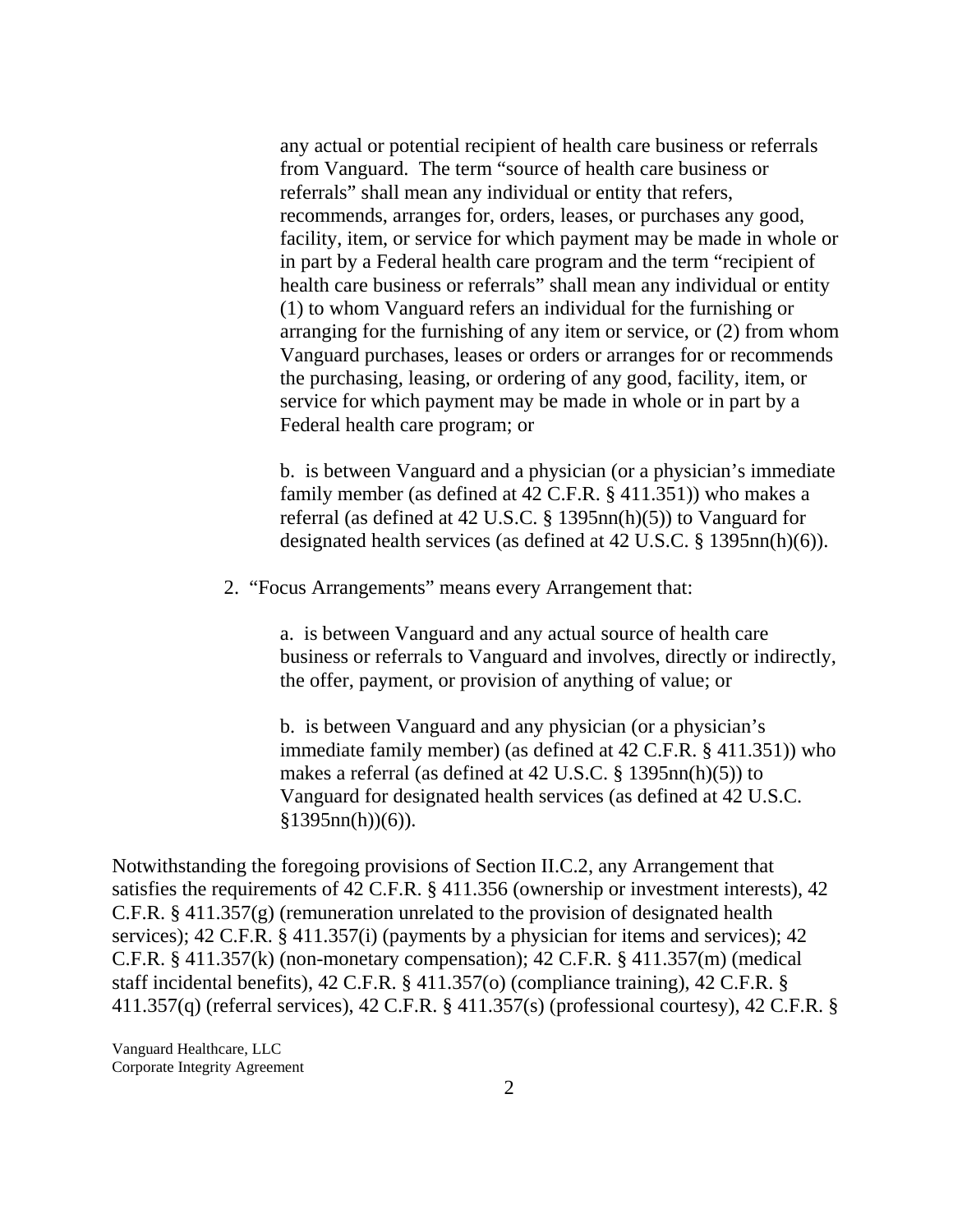357(u) (community-wide health information systems), or any exception to the prohibitions of 42 U.S.C. § 1395nn enacted following the Effective Date that does not require a written agreement shall not be considered a Focus Arrangement for purposes of this CIA.

- 2. "Covered Persons" includes:
	- a. all owners, officers, directors, and employees of Vanguard;

b. all contractors, subcontractors, agents, and other persons who provide patient care items or services or who perform billing or coding functions on behalf of Vanguard excluding vendors whose sole connection with Vanguard is selling or otherwise providing medical supplies or equipment to Vanguard and who do not bill the Federal health care programs for such medical supplies or equipment; and

c. all physicians and other non-physician practitioners who are members of Vanguard's active medical staff.

Notwithstanding the above, this term does not include part-time or per diem employees, contractors, subcontractors, agents, and other persons who are not reasonably expected to work more than 160 hours per year, except that any such individuals shall become "Covered Persons" at the point when they work more than 160 hours during the calendar year.

3. "Arrangements Covered Persons" includes each Covered Person who is involved with the development, approval, management, or review of Vanguard's Arrangements.

## **III. CORPORATE INTEGRITY OBLIGATIONS**

Vanguard shall establish and maintain a Compliance Program that includes the following elements: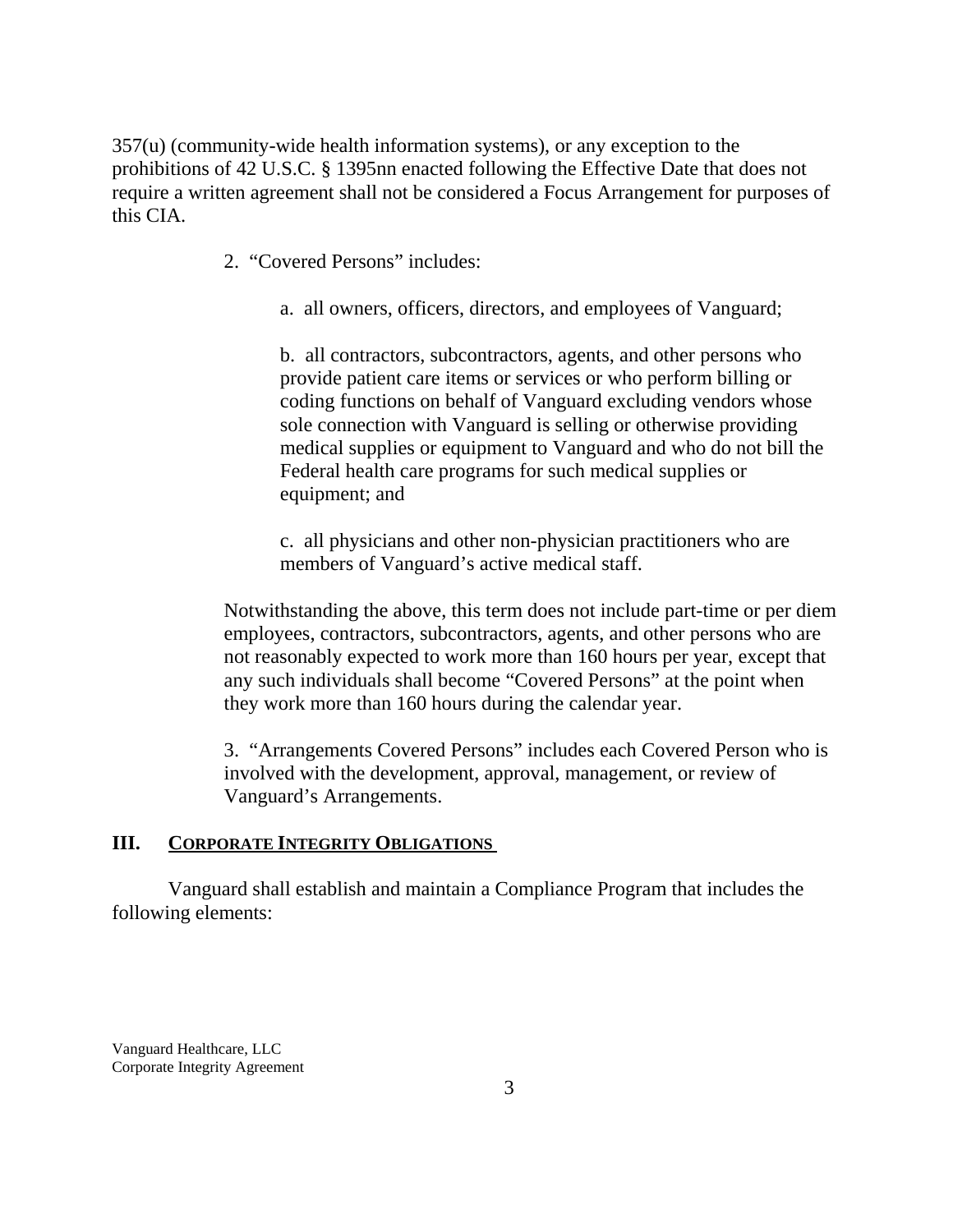#### A. Compliance Officer and Committee.

1. *Compliance Officer*. Within 90 days after the Effective Date, Vanguard shall appoint an individual to serve as its Compliance Officer and shall maintain a Compliance Officer for the term of the CIA. The Compliance Officer shall be responsible for developing and implementing policies, procedures, and practices designed to ensure compliance with the requirements set forth in this CIA and with Federal health care program requirements. The Compliance Officer shall be a member of senior management of Vanguard, shall report directly to the Chief Executive Officer of Vanguard, shall make periodic (at least quarterly) reports regarding compliance matters directly to the Board of Directors of Vanguard, and shall be authorized to report on such matters to the Board of Directors at any time. The Compliance Officer shall not be or be subordinate to the General Counsel or Chief Financial Officer. The Compliance Officer shall be responsible for monitoring the day-to-day compliance activities engaged in by Vanguard as well as for any reporting obligations created under this CIA. Any noncompliance job responsibilities of the Compliance Officer shall be limited and must not interfere with the Compliance Officer's ability to perform the duties outlined in this CIA.

Vanguard shall report to OIG, in writing, any changes in the identity or position description of the Compliance Officer, or any actions or changes that would affect the Compliance Officer's ability to perform the duties necessary to meet the obligations in this CIA, within five days after such a change.

2. *Compliance Committee*. Within 90 days after the Effective Date, Vanguard shall appoint a Compliance Committee. The Compliance Committee shall, at a minimum, include the Compliance Officer and other members of senior management necessary to meet the requirements of this CIA (e.g., senior executives of relevant departments, such as billing, clinical, human resources, audit, and operations). The Compliance Officer shall chair the Compliance Committee and the Committee shall support the Compliance Officer in fulfilling his/her responsibilities (e.g., shall assist in the analysis of Vanguard's risk areas and shall oversee monitoring of internal and external audits and investigations). The Compliance Committee shall meet at least quarterly.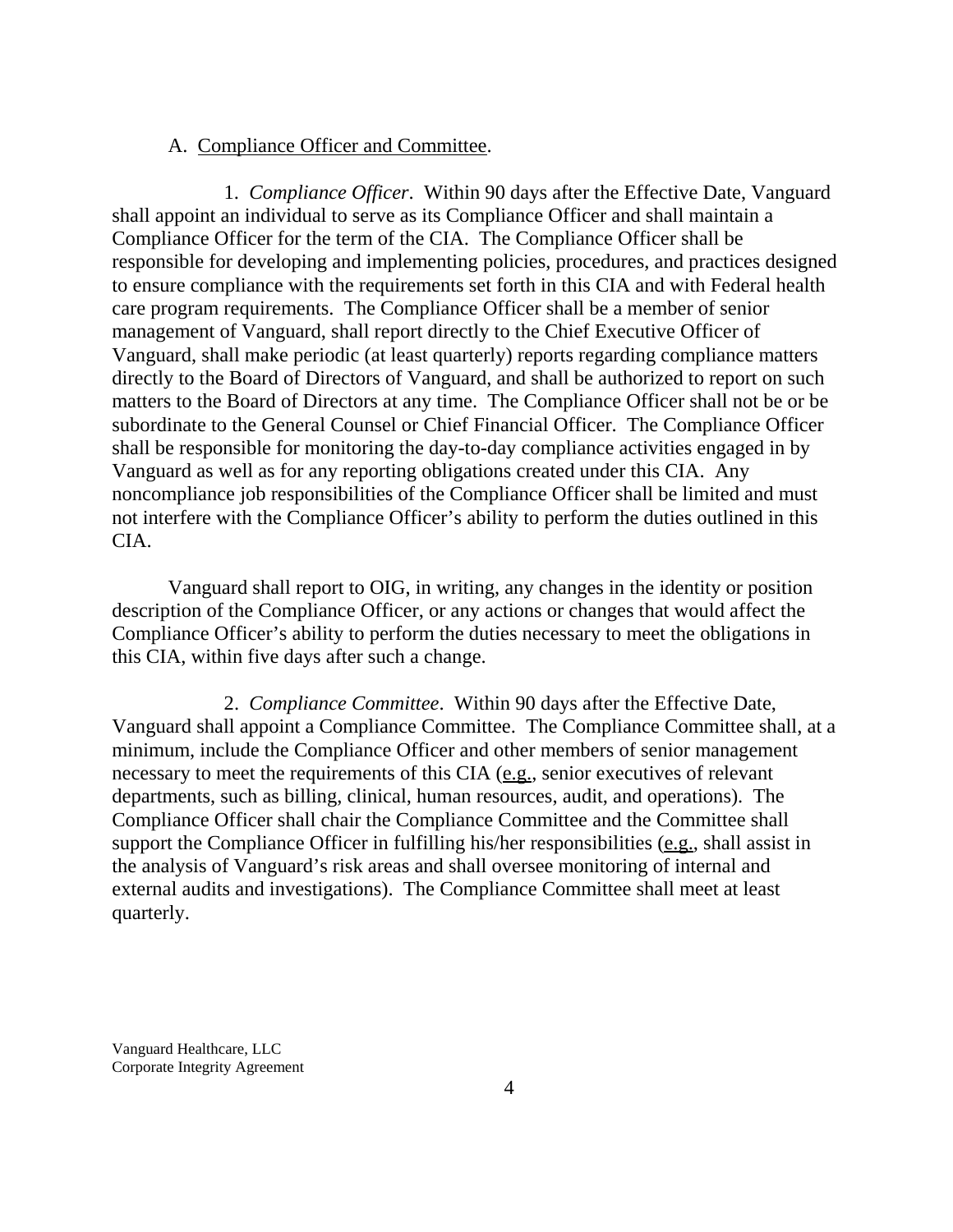Vanguard shall report to OIG, in writing, any changes in the composition of the Compliance Committee, or any actions or changes that would affect the Compliance Committee's ability to perform the duties necessary to meet the obligations in this CIA, within 15 days after such a change.

#### B. Written Standards.

1. *Code of Conduct*. Within 90 days after the Effective Date, Vanguard shall develop, implement, and distribute a written Code of Conduct to all Covered Persons. Vanguard shall make the promotion of, and adherence to, the Code of Conduct an element in evaluating the performance of all employees. The Code of Conduct shall, at a minimum, set forth:

> a. Vanguard's commitment to full compliance with all Federal health care program requirements;

b. Vanguard's requirement that all of its Covered Persons shall be expected to comply with all Federal health care program requirements and with Vanguard's own Policies and Procedures;

c. the requirement that all of Vanguard's Covered Persons shall be expected to report to the Compliance Officer, or other appropriate individual designated by Vanguard, suspected violations of any Federal health care program requirements or of Vanguard's own Policies and Procedures;

d. the right of all individuals to use the Disclosure Program described in Section III.F, and Vanguard's commitment to nonretaliation and to maintain, as appropriate, confidentiality and anonymity with respect to such disclosures.

Within 90 days after the Effective Date, each Covered Person shall certify, in writing, that he or she has received, read, understood, and shall abide by Vanguard's Code of Conduct. New Covered Persons shall receive the Code of Conduct and shall complete the required certification within 30 days after becoming a Covered Person or within 90 days after the Effective Date, whichever is later.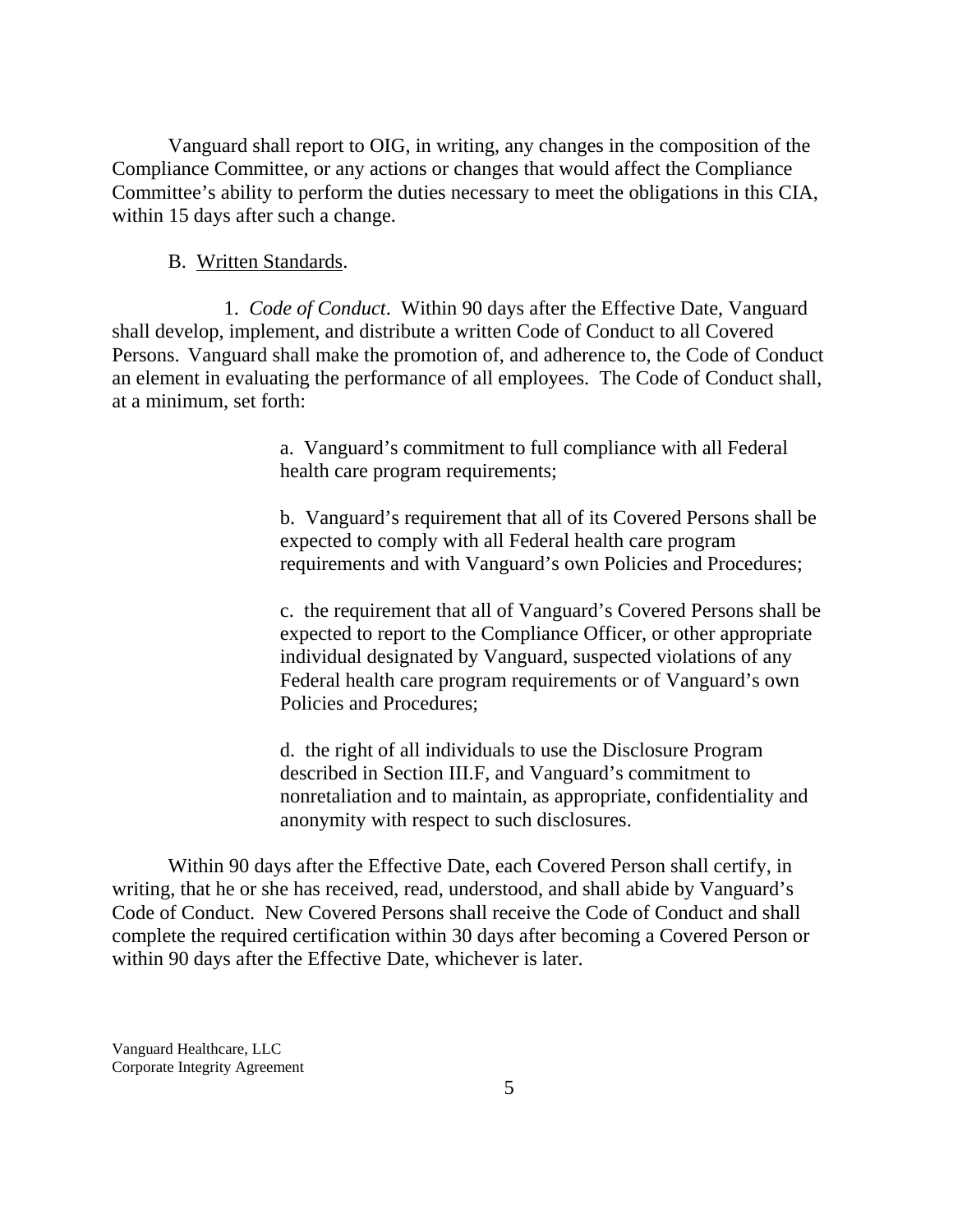Vanguard shall periodically review the Code of Conduct to determine if revisions are appropriate and shall make any necessary revisions based on such review. Any revised Code of Conduct shall be distributed within 30 days after any revisions are finalized. Each Covered Person shall certify, in writing, that he or she has received, read, understood, and shall abide by the revised Code of Conduct within 30 days after the distribution of the revised Code of Conduct.

2. *Policies and Procedures*. Within 90 days after the Effective Date, Vanguard shall implement written Policies and Procedures regarding the operation of Vanguard's compliance program, including the compliance program requirements outlined in this CIA, and Vanguard's compliance with Federal health care program requirements. The Policies and Procedures also shall address:

> a. 42 U.S.C. § 1320a-7b(b) (Anti-Kickback Statute) and 42 U.S.C. § 1395nn (Stark Law), and the regulations and other guidance documents related to these statutes, and business or financial arrangements or contracts that generate unlawful Federal health care program business in violation of the Anti-Kickback Statute or the Stark Law; and

b. the requirements set forth in Section III.D (Compliance with the Anti-Kickback Statute and Stark Law).

Within 90 days after the Effective Date, the relevant portions of the Policies and Procedures shall be distributed to all Covered Persons whose job functions relate to those Policies and Procedures. Appropriate and knowledgeable staff shall be available to explain the Policies and Procedures.

At least annually (and more frequently, if appropriate), Vanguard shall assess and update, as necessary, the Policies and Procedures. Within 30 days after the effective date of any revisions, the relevant portions of any such revised Policies and Procedures shall be distributed to all Covered Persons whose job functions relate to those Policies and Procedures.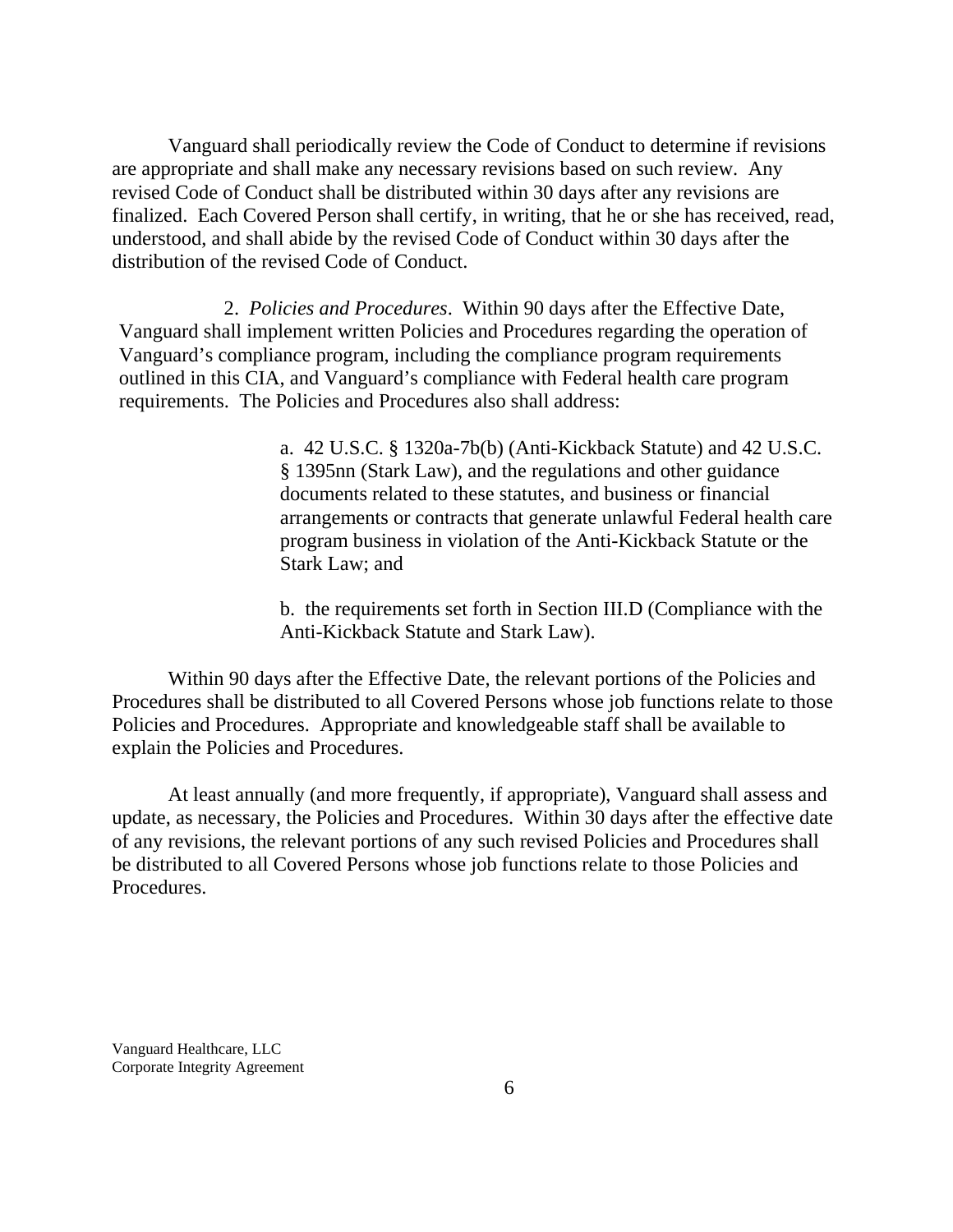#### C. Training and Education.

1. *General Training*. Within 90 days after the Effective Date, Vanguard shall provide at least two hours of General Training to each Covered Person. This training, at a minimum, shall explain Vanguard's:

- a. CIA requirements; and
- b. Vanguard's Compliance Program, including the Code of Conduct.

New Covered Persons shall receive the General Training described above within 30 days after becoming a Covered Person or within 90 days after the Effective Date, whichever is later. After receiving the initial General Training described above, each Covered Person shall receive at least one hour of General Training in each subsequent Reporting Period.

2. *Arrangements Training*. Within 90 days after the Effective Date, each Arrangements Covered Person shall receive at least three hours of Arrangements Training, in addition to the General Training required above. The Arrangements Training shall include a discussion of:

> a. Arrangements that potentially implicate the Anti-Kickback Statute or the Stark Law, as well as the regulations and other guidance documents related to these statutes;

b. Vanguard's policies, procedures, and other requirements relating to Arrangements and Focus Arrangements, including but not limited to the Focus Arrangements Tracking System, the internal review and approval process, and the tracking of remuneration to and from sources of health care business or referrals required by Section III.D of the CIA;

c. the personal obligation of each individual involved in the development, approval, management, or review of Vanguard's Arrangements to know the applicable legal requirements and the Vanguard's policies and procedures;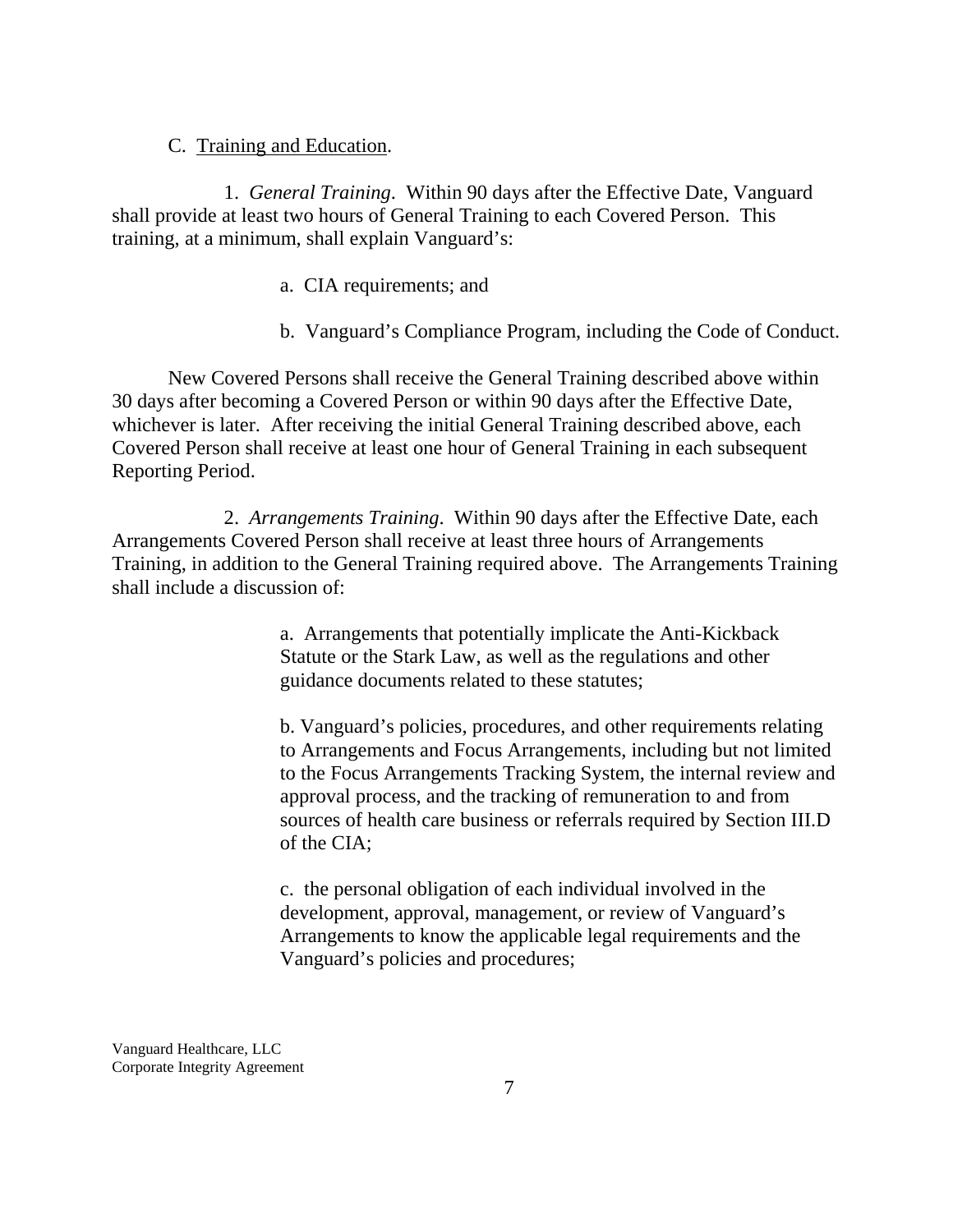d. the legal sanctions under the Anti-Kickback Statute and the Stark Law; and

e. examples of violations of the Anti-Kickback Statute and the Stark Law.

New Arrangements Covered Persons shall receive this training within 30 days after the beginning of their employment or becoming Arrangements Covered Persons, or within 90 days after the Effective Date, whichever is later.

After receiving the initial Arrangements Training described in this Section, each Arrangements Covered Person shall receive at least two hours of Arrangements Training in each subsequent Reporting Period.

3. *Certification.* Each individual who is required to attend training shall certify, in writing, or in electronic form, if applicable, that he or she has received the required training. The certification shall specify the type of training received and the date received. The Compliance Officer (or designee) shall retain the certifications, along with all course materials. These shall be made available to OIG, upon request.

4. *Qualifications of Trainer.* Persons providing the training shall be knowledgeable about the subject area.

5. *Update of Training.* Vanguard shall review the training annually, and, where appropriate, update the training to reflect changes in Federal health care program requirements, any issues discovered during internal audits or the Arrangements Review, and any other relevant information.

6. *Computer-based Training.* Vanguard may provide the training required under this CIA through appropriate computer-based training approaches. If Vanguard chooses to provide computer-based training, it shall make available appropriately qualified and knowledgeable staff or trainers to answer questions or provide additional information to the individuals receiving such training.

7. *Exception for Active Medical Staff Members*. Vanguard shall make the General Training described in this Section III.C available to all of Vanguard's active medical staff members and shall use its best efforts to encourage such active medical staff members to complete the training. The Compliance Officer shall maintain records of all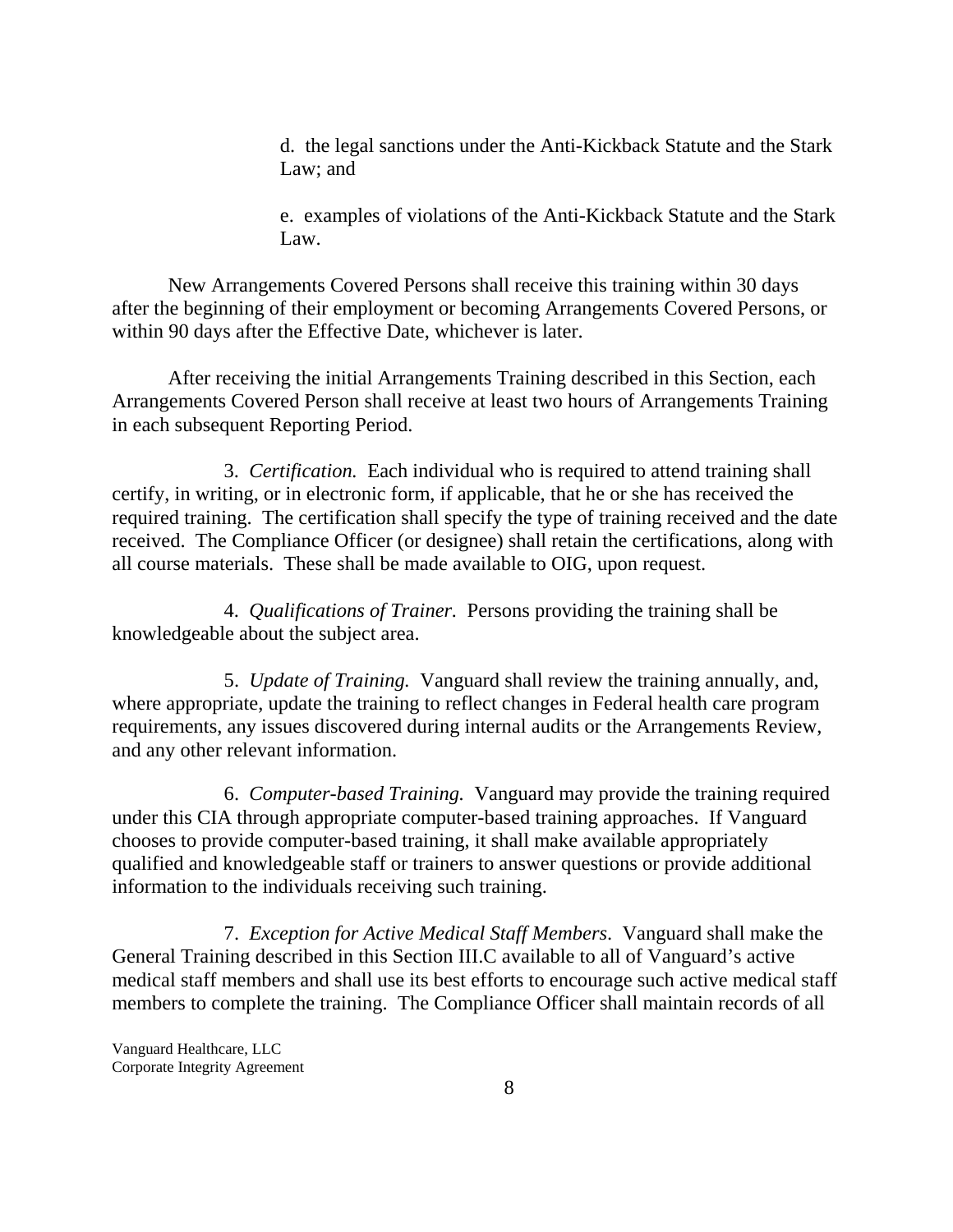active medical staff members who receive training, including the type of training and the date received. These records shall be made available to OIG, upon request. Notwithstanding this exception, any active medical staff member who is also a party to a Focus Arrangement must complete the Arrangements Training, as required by Section  $III.D.2.b.$ 

## D. Compliance with the Anti-Kickback Statute and Stark Law.

1. *Focus Arrangements Procedures*. Within 90 days after the Effective Date, Vanguard shall create procedures reasonably designed to ensure that each existing and new or renewed Focus Arrangement does not violate the Anti-Kickback Statute and/or the Stark Law or the regulations, directives, and guidance related to these statutes (Focus Arrangements Procedures). These procedures shall include the following:

> a. creating and maintaining a centralized tracking system for all existing and new or renewed Focus Arrangements (Focus Arrangements Tracking System);

b. tracking remuneration to and from all parties to Focus Arrangements;

c. tracking service and activity logs to ensure that parties to the Focus Arrangement are performing the services required under the applicable Focus Arrangement(s) (if applicable);

d. monitoring the use of leased space, medical supplies, medical devices, equipment, or other patient care items to ensure that such use is consistent with the terms of the applicable Focus Arrangement(s) (if applicable);

e. establishing and implementing a written review and approval process for all Focus Arrangements, the purpose of which is to ensure that all new and existing or renewed Focus Arrangements do not violate the Anti-Kickback Statute and Stark Law, and that includes at least the following: (i) a legal review of all Focus Arrangements by counsel with expertise in the Anti-Kickback Statute and Stark Law, (ii) a process for specifying the business need or business rationale for all Focus Arrangements, and (iii) a process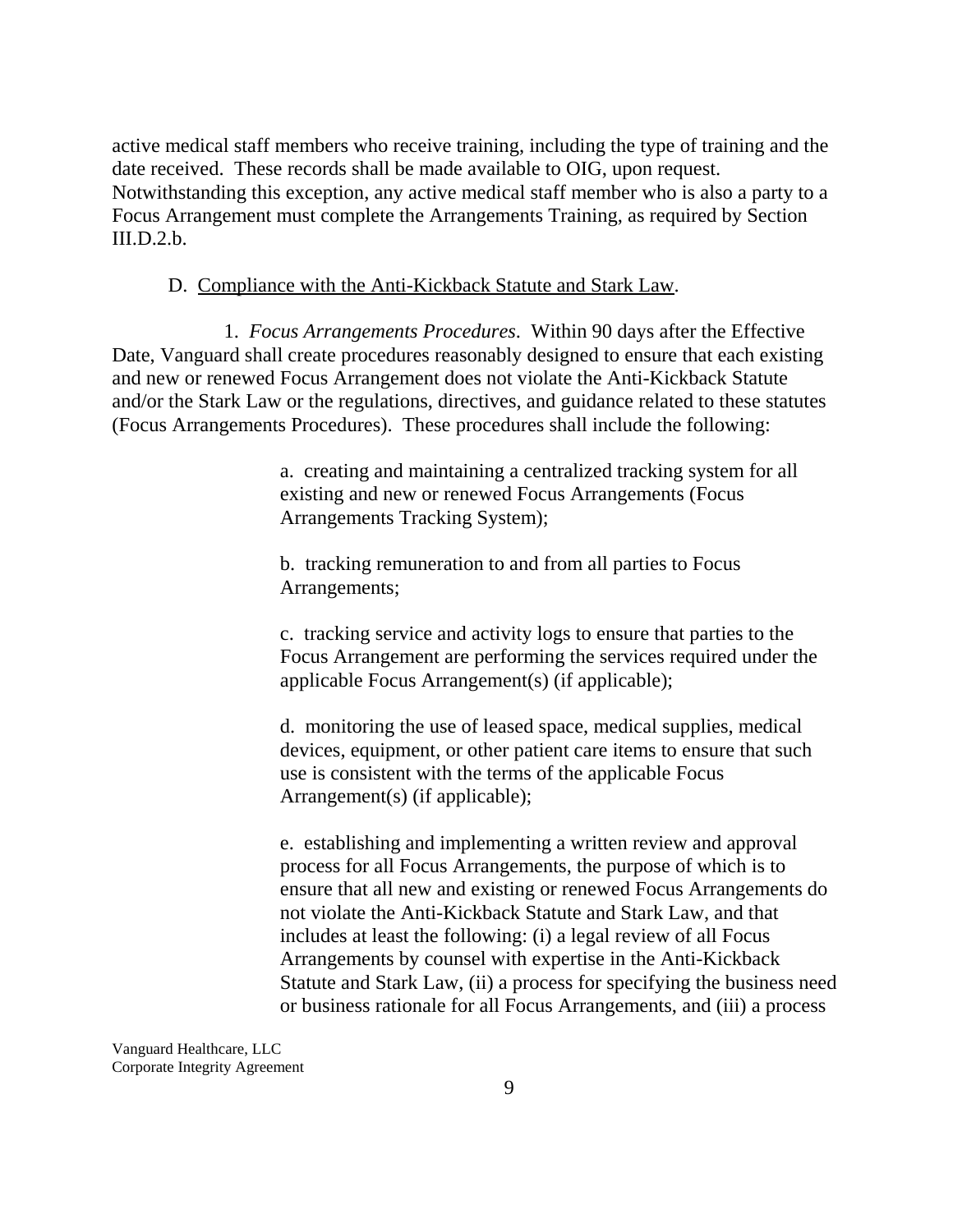for determining and documenting the fair market value of the remuneration specified in the Focus Arrangement;

f. requiring the Compliance Officer to review the Focus Arrangements Tracking System, internal review and approval process, and other Focus Arrangements Procedures on at least an annual basis and to provide a report on the results of such review to the Compliance Committee; and

g. implementing effective responses when suspected violations of the Anti-Kickback Statute and Stark Law are discovered, including disclosing Reportable Events and quantifying and repaying Overpayments pursuant to Sections III.I and III.J when appropriate.

2. *New or Renewed Arrangements*. Prior to entering into new Focus Arrangements or renewing existing Focus Arrangements, in addition to complying with the Focus Arrangements Procedures set forth above, Vanguard shall comply with the following requirements (Focus Arrangements Requirements):

> a. Ensure that each Focus Arrangement is set forth in writing and signed by Vanguard and the other parties to the Focus Arrangement;

> b. Include in the written agreement a requirement that each party to a Focus Arrangement who meets the definition of a Covered Person shall complete the Arrangements Training required by Section III.C.2 of this CIA. Additionally, Vanguard shall provide each party to the Focus Arrangement with a copy of its Code of Conduct and Stark Law and Anti-Kickback Statute Policies and Procedures;

> c. Include in the written agreement a certification by the parties to the Focus Arrangement that the parties shall not violate the Anti-Kickback Statute and the Stark Law with respect to the performance of the Arrangement.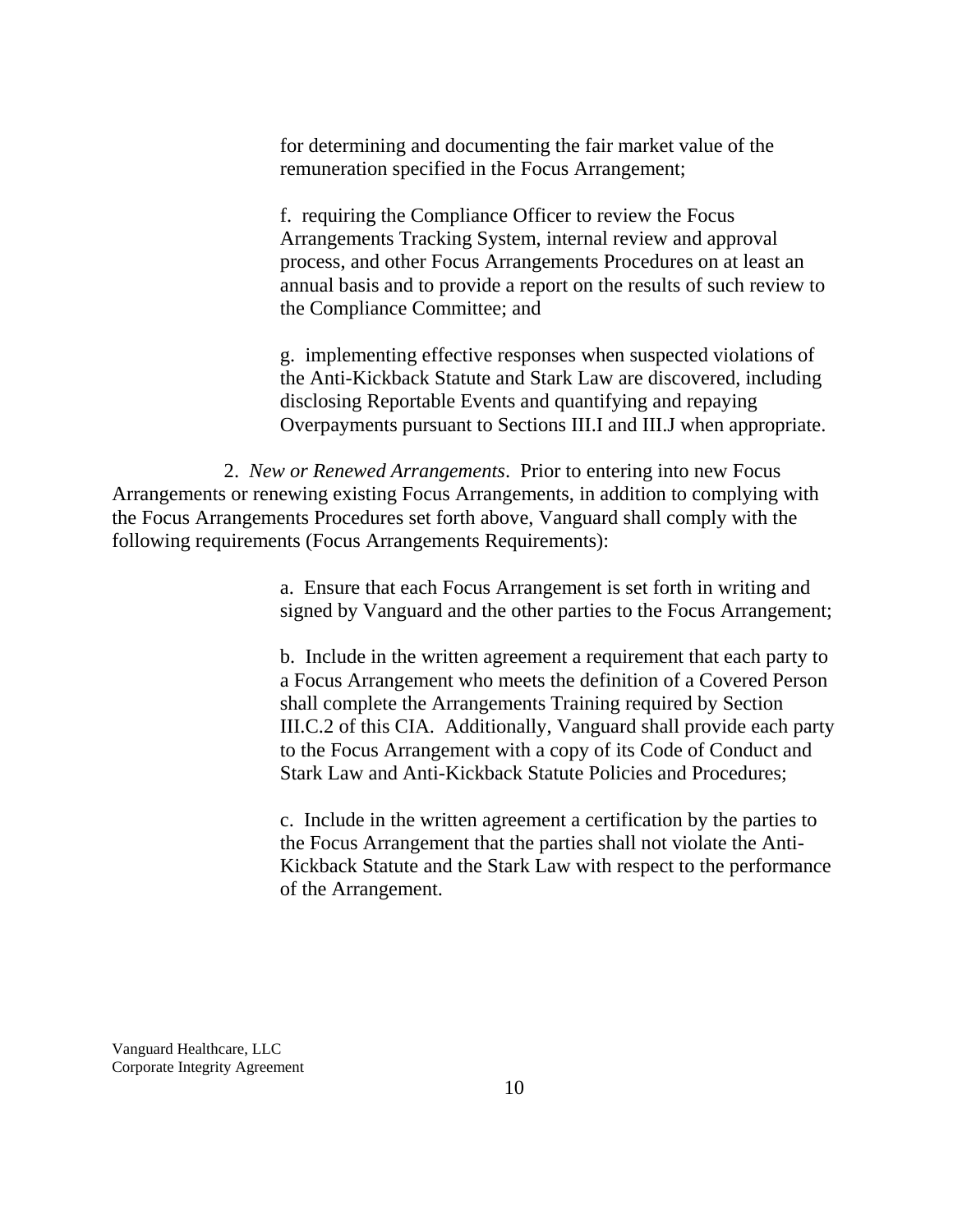3. *Records Retention and Access*. Vanguard shall retain and make available to OIG, upon request, the Focus Arrangements Tracking System and all supporting documentation of the Focus Arrangements subject to this Section and, to the extent available, all non-privileged communications related to the Focus Arrangements and the actual performance of the duties under the Focus Arrangements.

#### E. Review Procedures.

## 1. *General Description*.

a. *Engagement of Independent Review Organization*. Within 90 days after the Effective Date, Vanguard shall engage an individual or entity (or entities), such as an accounting, auditing, law, or consulting firm (hereinafter "Independent Review Organization" or "IRO"), to perform the following reviews: (i) a review to assist Vanguard in assessing its compliance with the obligations pursuant to Section III.D of this CIA (Arrangements Review) and (ii) a review to analyze whether Vanguard sought payment for certain unallowable costs (Unallowable Cost Review). The IRO engaged by Vanguard to perform the Unallowable Costs Review shall have expertise in the cost reporting requirements applicable to Vanguard and in the general requirements of the Federal health care program(s) from which Vanguard seeks reimbursement. The IRO engaged by Vanguard to perform the Arrangements Review shall be knowledgeable about the Anti-Kickback Statute and Stark Law and the regulations and other guidance documents related to these statutes.

Each IRO shall assess, along with Vanguard, whether it can perform the IRO review in a professionally independent and objective fashion, as appropriate to the nature of the engagement, taking into account any other business relationships or other engagements that may exist. The engagement of the IRO for the Arrangements Review shall not be deemed to create an attorney-client relationship between Vanguard and the IRO. The other applicable requirements relating to the IRO(s) are outlined in Appendix A to this CIA, which is incorporated by reference.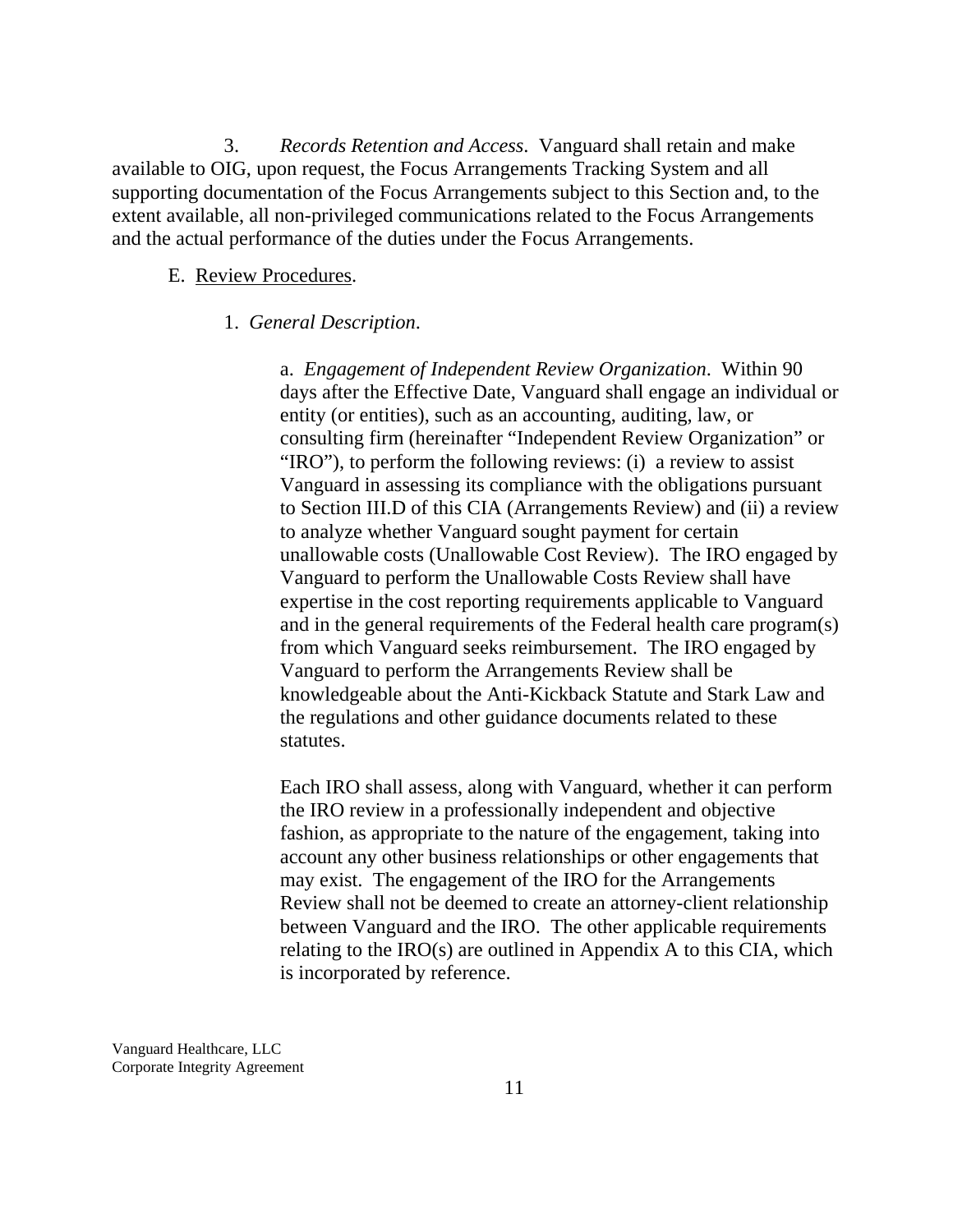b. *Frequency of Arrangements Review*. The Arrangements Review shall be performed annually and shall cover each of the Reporting Periods. The IRO(s) shall perform all components of each annual Arrangements Review.

c. *Frequency of Unallowable Cost Review*. If applicable, the IRO shall perform the Unallowable Cost Review for the first Reporting Period.

d. *Retention of Records*. The IRO and Vanguard shall retain and make available to OIG, upon request, all work papers, supporting documentation, correspondence, and draft reports (those exchanged between the IRO and Vanguard) related to the reviews.

e. *Responsibilities and Liabilities*. Nothing in this Section III.E affects Vanguard's responsibilities or liabilities under any criminal, civil, or administrative laws or regulations applicable to any Federal health care program including, but not limited to, the Anti-Kickback Statute and/or the Stark Law.

2. *Arrangements Review*. The IRO shall perform a review to assess whether Vanguard is complying with the Focus Arrangements Procedures and Focus Arrangements Requirements required by Sections III.D.1 and III.D.2 of this CIA (Arrangements Review). The Arrangements Review shall consist of two components – a systems review and a transactions review. The Arrangements Systems Review shall assess Vanguard's systems, processes, policies, and procedures relating to Arrangements, including Vanguard's implementation of the Focus Arrangements Procedures (including the Focus Arrangement Tracking System) and Focus Arrangements Requirements. If there are no material changes to Vanguard's systems, processes, policies, and procedures relating to Arrangements, the Arrangements Systems Review shall be performed for the first and fourth Reporting Periods. If Vanguard materially changes the relevant Arrangements systems, processes, policies and procedures, the IRO shall perform an Arrangements Systems Review for the Reporting Period in which such changes were made in addition to conducting the systems review for the first and fourth Reporting Periods. The Arrangements Transactions Review shall be performed annually and shall cover each of the five Reporting Periods. The IRO shall perform all components of each Arrangements Transactions Review. The Arrangements Transactions Review shall consist of a review of all Focus Arrangements that were entered into or renewed during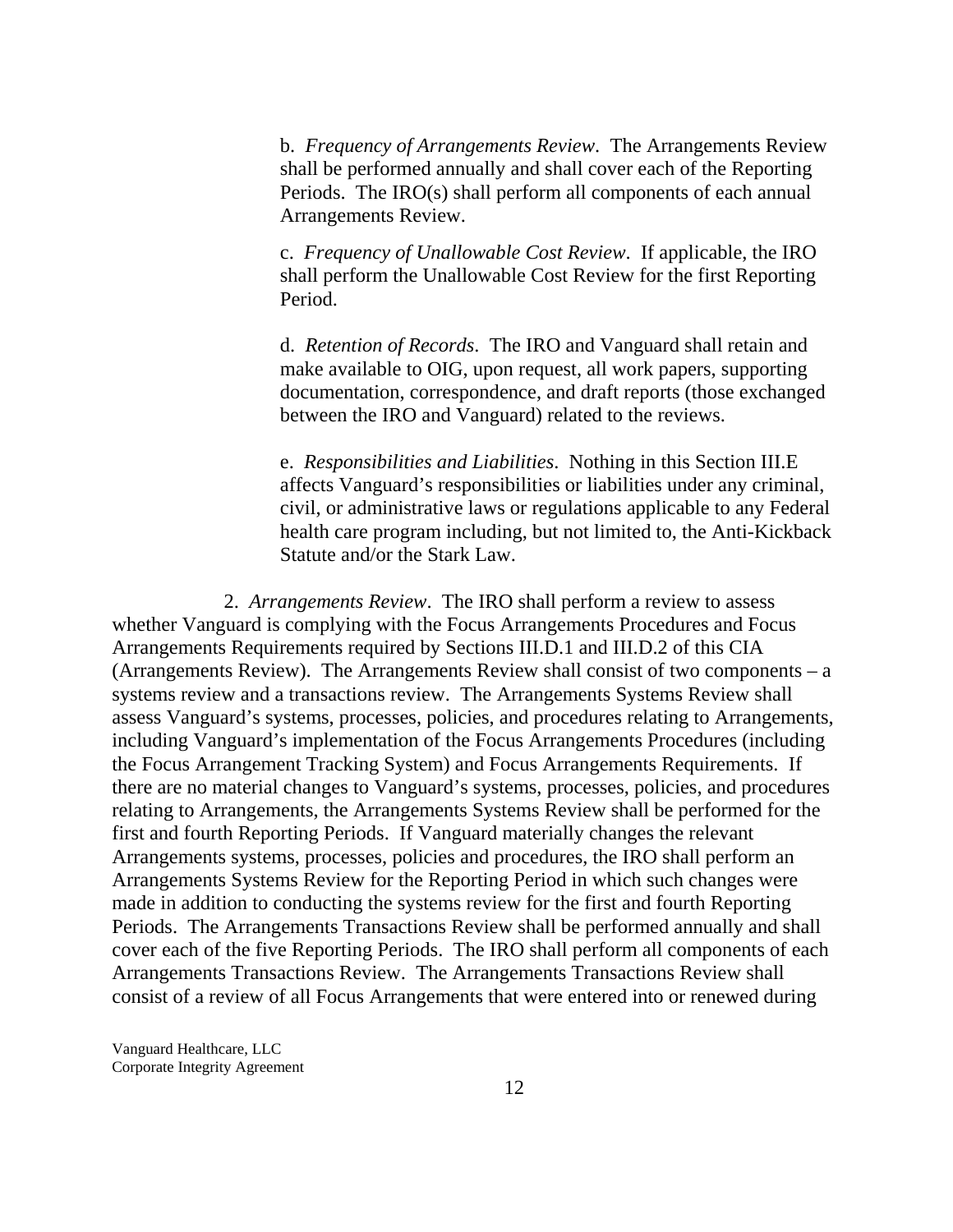the Reporting Period, provided, however, that if the number of Focus Arrangements exceeds 50, then the number of Focus Arrangements to be reviewed shall be a randomly selected sample to equal 25% of all Focus Arrangements. The IRO shall assess for each selected Focus Arrangement whether Vanguard has complied with the Focus Arrangements Procedures and Focus Arrangements Requirements specifically with respect to that Focus Arrangement. The applicable procedures and reporting requirements for the Arrangements Review are outlined in Appendix B to this CIA which is incorporated by reference.

3. *Arrangements Review Report*. The IRO shall prepare a report based upon the Arrangements Review performed (Arrangements Review Report). The information to be included in the Arrangements Review Report is described in Appendix B.

4. *Unallowable Cost Review.* The IRO shall conduct a review of Vanguard's compliance with the unallowable cost provisions of the Settlement Agreement. The IRO shall determine whether Vanguard has complied with its obligations not to charge to, or otherwise seek payment from, federal or state payors for unallowable costs (as defined in the Settlement Agreement) and its obligation to identify to applicable federal or state payors any unallowable costs included in payments previously sought from the United States, or any state Medicaid program. This unallowable cost analysis shall include, but not be limited to, payments sought in any cost reports, cost statements, information reports, or payment requests already submitted by Vanguard or any affiliates. To the extent that such cost reports, cost statements, information reports, or payment requests, even if already settled, have been adjusted to account for the effect of the inclusion of the unallowable costs, the IRO shall determine if such adjustments were proper. In making this determination, the IRO may need to review cost reports and/or financial statements from the year in which the Settlement Agreement was executed, as well as from previous years.

5. *Unallowable Cost Review Report.* The IRO shall prepare a report based upon the Unallowable Cost Review performed. The Unallowable Cost Review Report shall include the IRO's findings and supporting rationale regarding the Unallowable Costs Review and whether Vanguard has complied with its obligation not to charge to, or otherwise seek payment from, federal or state payors for unallowable costs (as defined in the Settlement Agreement) and its obligation to identify to applicable federal or state payors any unallowable costs included in payments previously sought from such payor.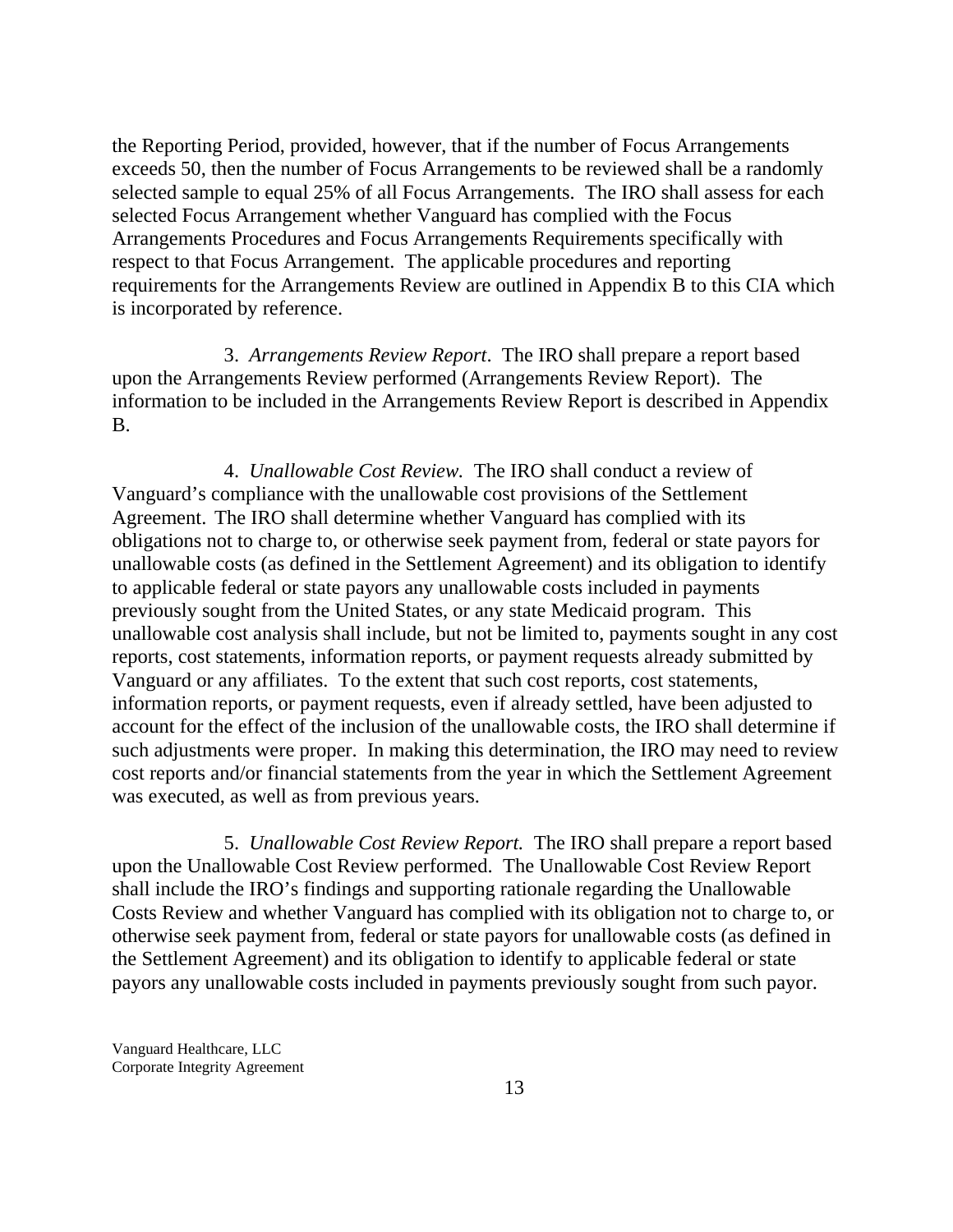6. *Validation Review*. In the event OIG has reason to believe that: (a) Vanguard's Arrangements Review or Unallowable Cost Review fails to conform to the requirements of this CIA; or (b) the IRO's findings or Arrangements Review or Unallowable Cost Review results are inaccurate, OIG may, at its sole discretion, conduct its own review to determine whether the Arrangements Review or Unallowable Cost Review complied with the requirements of the CIA and/or the findings or Arrangements Review or Unallowable Cost Review results are inaccurate (Validation Review). Vanguard shall pay for the reasonable cost of any such review performed by OIG or any of its designated agents. Any Validation Review of Reports submitted as part of Vanguard's final Annual Report shall be initiated no later than one year after Vanguard's final submission (as described in Section II) is received by OIG.

Prior to initiating a Validation Review, OIG shall notify Vanguard of its intent to do so and provide a written explanation of why OIG believes such a review is necessary. To resolve any concerns raised by OIG, Vanguard may request a meeting with OIG to: (a) discuss the results of any Arrangements Review or Unallowable Cost Review submissions or findings; (b) present any additional information to clarify the results of the Arrangements Review or Unallowable Cost Review or to correct the inaccuracy of the Arrangements Review or Unallowable Cost Review; and/or (c) propose alternatives to the proposed Validation Review. Vanguard agrees to provide any additional information as may be requested by OIG under this Section III.E.8 in an expedited manner. OIG will attempt in good faith to resolve any Arrangements Review or Unallowable Cost Review issues with Vanguard prior to conducting a Validation Review. However, the final determination as to whether or not to proceed with a Validation Review shall be made at the sole discretion of OIG.

7. *Independence and Objectivity Certification*. The IRO shall include in its report(s) to Vanguard a certification or sworn affidavit that it has evaluated its professional independence and objectivity, as appropriate to the nature of the engagement, with regard to the Arrangements Review or Unallowable Cost Review and that it has concluded that it is, in fact, independent and objective.

### F. Disclosure Program.

Within 90 days after the Effective Date, Vanguard shall establish a Disclosure Program that includes a mechanism (e.g., a toll-free compliance telephone line) to enable individuals to disclose, to the Compliance Officer or some other person who is not in the disclosing individual's chain of command, any identified issues or questions associated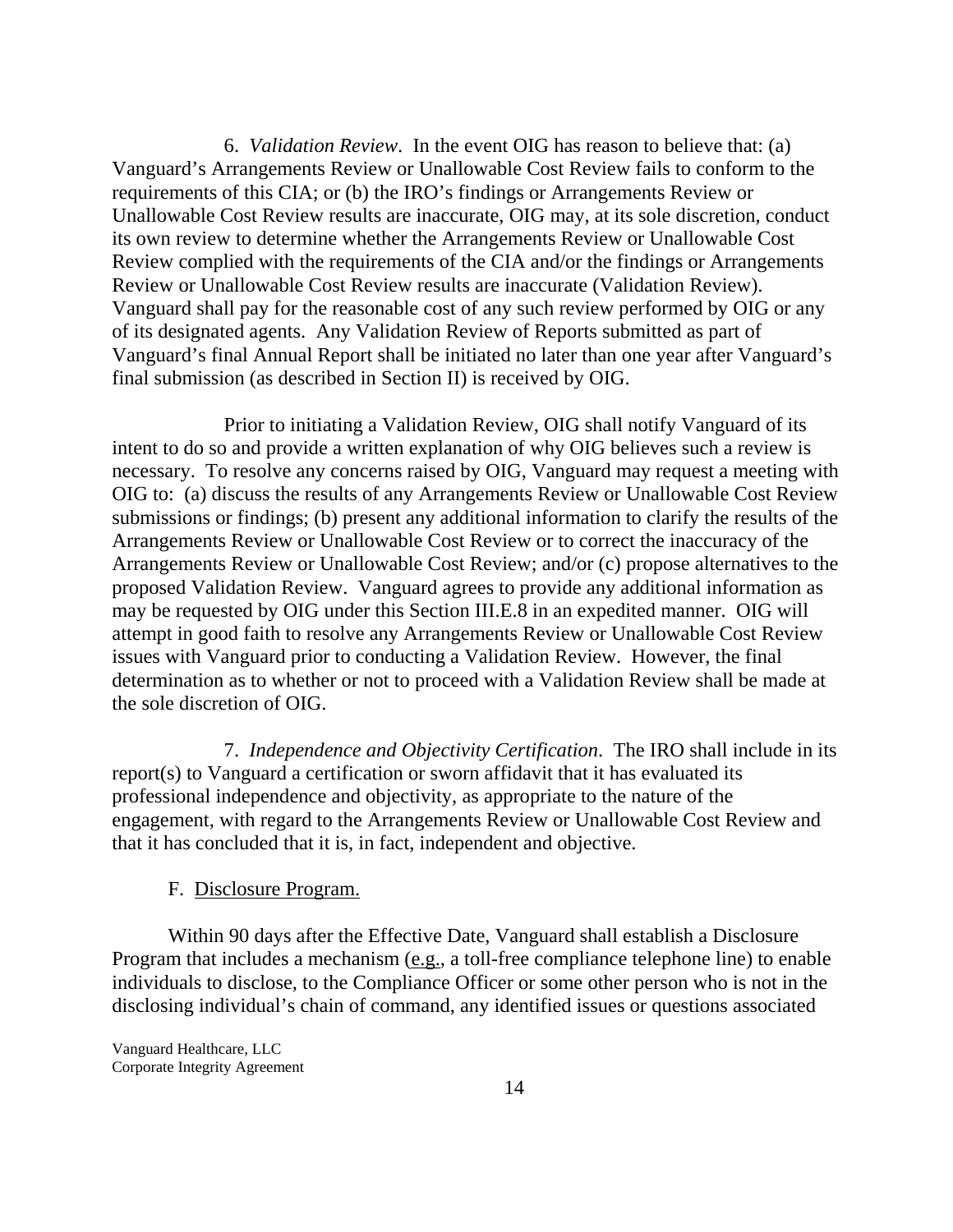with Vanguard's policies, conduct, practices, or procedures with respect to a Federal health care program believed by the individual to be a potential violation of criminal, civil, or administrative law. Vanguard shall appropriately publicize the existence of the disclosure mechanism (e.g., via periodic e-mails to employees or by posting the information in prominent common areas).

The Disclosure Program shall emphasize a nonretribution, nonretaliation policy, and shall include a reporting mechanism for anonymous communications for which appropriate confidentiality shall be maintained. Upon receipt of a disclosure, the Compliance Officer (or designee) shall gather all relevant information from the disclosing individual. The Compliance Officer (or designee) shall make a preliminary, good faith inquiry into the allegations set forth in every disclosure to ensure that he or she has obtained all of the information necessary to determine whether a further review should be conducted. For any disclosure that is sufficiently specific so that it reasonably: (1) permits a determination of the appropriateness of the alleged improper practice; and (2) provides an opportunity for taking corrective action, Vanguard shall conduct an internal review of the allegations set forth in the disclosure and ensure that proper followup is conducted.

The Compliance Officer (or designee) shall maintain a disclosure log, which shall include a record and summary of each disclosure received (whether anonymous or not), the status of the respective internal reviews, and any corrective action taken in response to the internal reviews. The disclosure log shall be made available to OIG upon request.

#### G. Ineligible Persons.

- 1. *Definitions*. For purposes of this CIA:
	- a. an "Ineligible Person" shall include an individual or entity who:

i. is currently excluded, debarred, suspended, or otherwise ineligible to participate in the Federal health care programs or in Federal procurement or nonprocurement programs; or

ii. has been convicted of a criminal offense that falls within the scope of 42 U.S.C. § 1320a-7(a), but has not yet been excluded, debarred, suspended, or otherwise declared ineligible.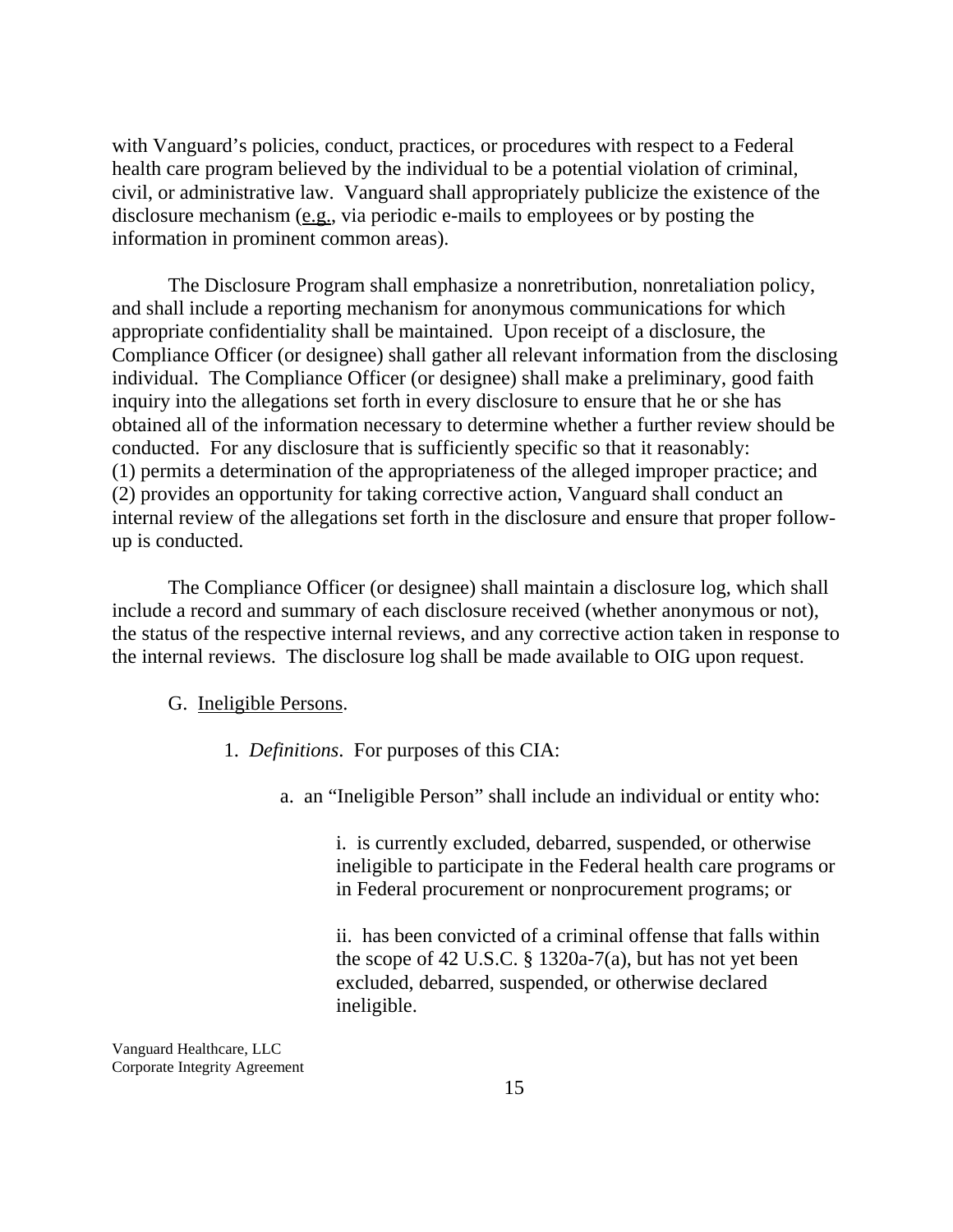b. "Exclusion Lists" include:

i. the HHS/OIG List of Excluded Individuals/Entities (available through the Internet at http://www.oig.hhs.gov); and

ii. the General Services Administration's List of Parties Excluded from Federal Programs (available through the Internet at http://www.epls.gov).

2. *Screening Requirements.* Vanguard shall ensure that all Covered Persons are not Ineligible Persons, by implementing the following screening requirements.

> a. Vanguard shall screen all Covered Persons against the Exclusion Lists prior to engaging their services and, as part of the hiring or contracting process, shall require such Covered Persons to disclose whether they are Ineligible Persons.

> b. Vanguard shall screen all Covered Persons against the Exclusion Lists within 90 days after the Effective Date and on an annual basis thereafter.

c. Vanguard shall implement a policy requiring all Covered Persons to disclose immediately any debarment, exclusion, suspension, or other event that makes that person an Ineligible Person.

Nothing in this Section affects Vanguard's responsibility to refrain from (and liability for) billing Federal health care programs for items or services furnished, ordered, or prescribed by an excluded person. Vanguard understands that items or services furnished by excluded persons are not payable by Federal health care programs and that Vanguard may be liable for overpayments and/or criminal, civil, and administrative sanctions for employing or contracting with an excluded person regardless of whether Vanguard meets the requirements of this Section III.G.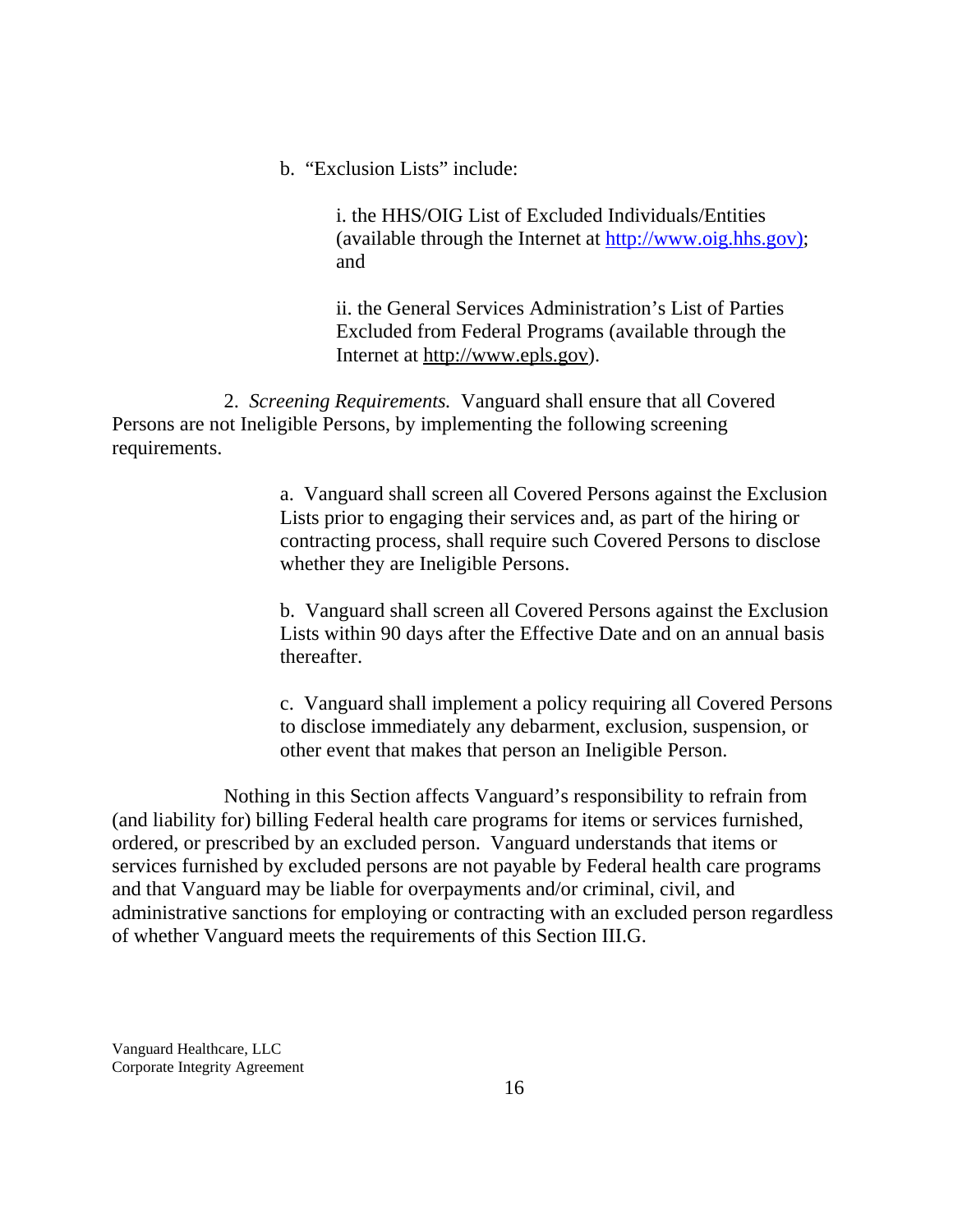3. *Removal Requirement.* If Vanguard has actual notice that a Covered Person has become an Ineligible Person, Vanguard shall remove such Covered Person from responsibility for, or involvement with, Vanguard's business operations related to the Federal health care programs and shall remove such Covered Person from any position for which the Covered Person's compensation or the items or services furnished, ordered, or prescribed by the Covered Person are paid in whole or part, directly or indirectly, by Federal health care programs or otherwise with Federal funds at least until such time as the Covered Person is reinstated into participation in the Federal health care programs.

4. *Pending Charges and Proposed Exclusions*. If Vanguard has actual notice that a Covered Person is charged with a criminal offense that falls within the scope of 42 U.S.C. §§ 1320a-7(a), 1320a-7(b)(1)-(3), or is proposed for exclusion during the Covered Person's employment or contract term of during the term of a physician's or other practitioner's medical staff privilege, Vanguard shall take all appropriate actions to ensure that the responsibilities of that Covered Person have not and shall not adversely affect the quality of care rendered to any beneficiary, patient, or resident, or any claims submitted to any Federal health care program.

## H. Notification of Government Investigation or Legal Proceedings.

Within 30 days after discovery, Vanguard shall notify OIG, in writing, of any ongoing investigation or legal proceeding known to Vanguard conducted or brought by a governmental entity or its agents involving an allegation that Vanguard has committed a crime or has engaged in fraudulent activities. This notification shall include a description of the allegation, the identity of the investigating or prosecuting agency, and the status of such investigation or legal proceeding. Vanguard shall also provide written notice to OIG within 30 days after the resolution of the matter, and shall provide OIG with a description of the findings and/or results of the investigation or proceedings, if any.

## I. Repayment of Overpayments.

1. *Definition of Overpayments*. For purposes of this CIA, an "Overpayment" shall mean the amount of money Vanguard has received in excess of the amount due and payable under any Federal health care program requirements.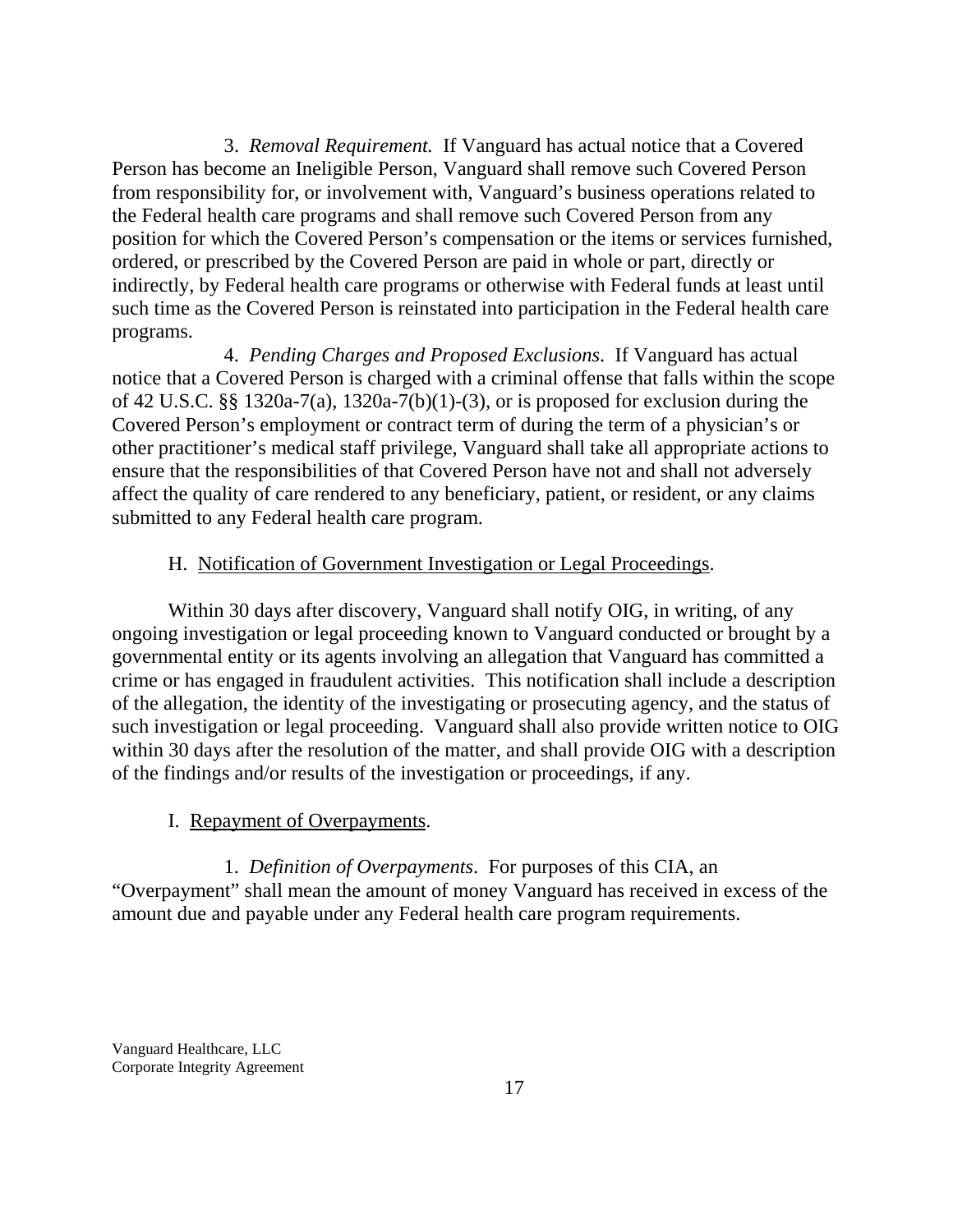## 2. *Repayment of Overpayments*.

a. If, at any time, Vanguard identifies any Overpayment, Vanguard shall repay the Overpayment to the appropriate payor (e.g., Medicare fiscal intermediary or carrier) within 30 days after identification of the Overpayment and take remedial steps within 60 days after identification (or such additional time as may be agreed to by the payor) to correct the problem, including preventing the underlying problem and the Overpayment from recurring. If not yet quantified, within 30 days after identification, Vanguard shall notify the payor of its efforts to quantify the Overpayment amount along with a schedule of when such work is expected to be completed. Notification and repayment to the payor shall be done in accordance with the payor's policies.

b. Notwithstanding the above, notification and repayment of any Overpayment amount that routinely is reconciled or adjusted pursuant to policies and procedures established by the payor should be handled in accordance with such policies and procedures.

#### J. Reportable Events.

1. *Definition of Reportable Event*.For purposes of this CIA, a "Reportable Event" means anything that involves:

a. a substantial Overpayment;

b. a matter that a reasonable person would consider a probable violation of criminal, civil, or administrative laws applicable to any Federal health care program for which penalties or exclusion may be authorized;

c. the employment of or contracting with a Covered Person who is an Ineligible Person as defined by Section III.G.1.a; or

d. the filing of a bankruptcy petition by Vanguard.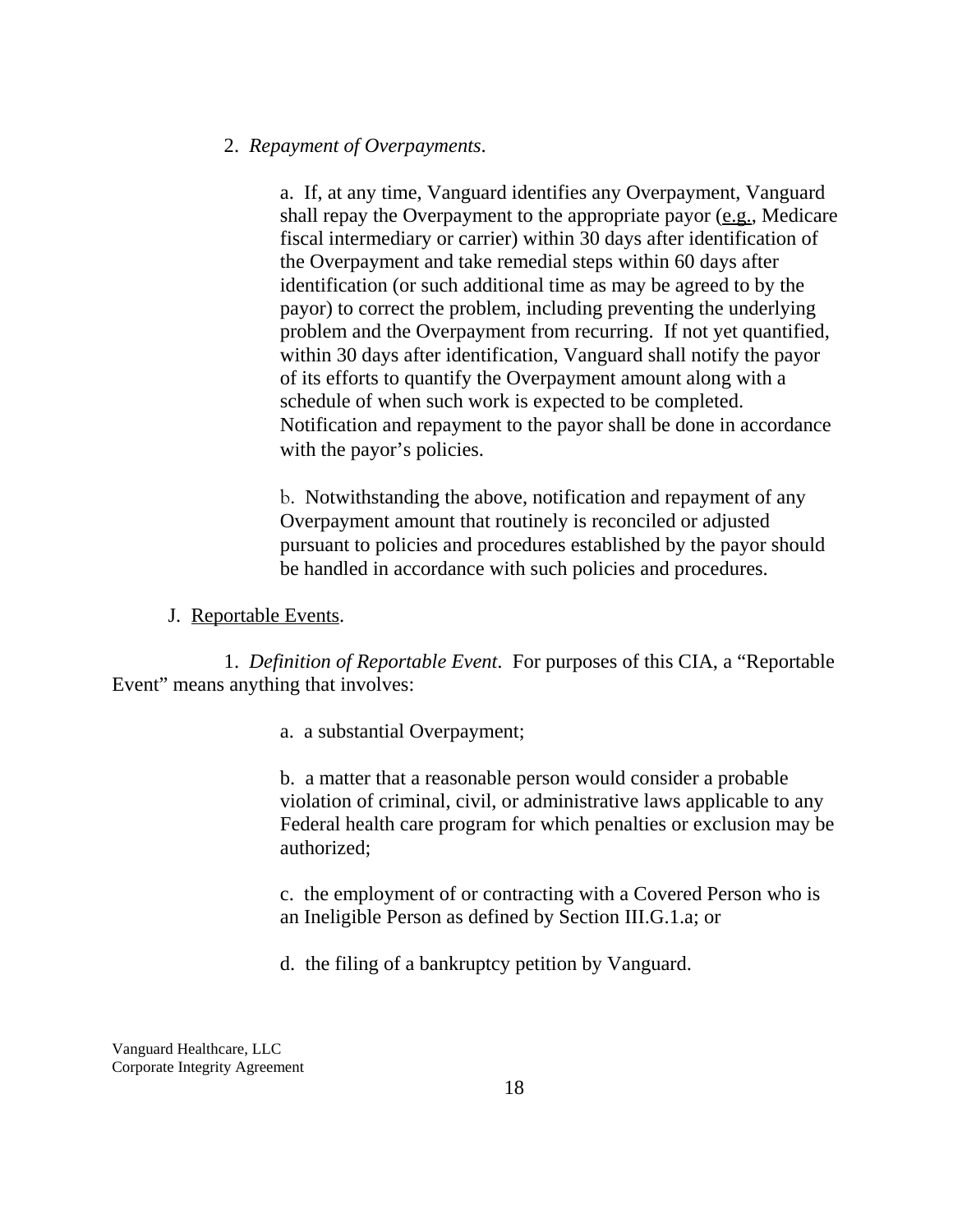A Reportable Event may be the result of an isolated event or a series of occurrences.

2. *Reporting of Reportable Events*. If Vanguard determines (after a reasonable opportunity to conduct an appropriate review or investigation of the allegations) through any means that there is a Reportable Event, Vanguard shall notify OIG, in writing, within 30 days after making the determination that the Reportable Event exists.

3. *Reportable Events under Section III.J.1.a.* For Reportable Events under Section III.J.1.a, the report to the OIG shall be made at the same time as the repayment to the payor required under Section III.I, and shall include:

> a. a copy of the notification and repayment to the payor required in Section III.I.2;

b. a description of the steps taken by Vanguard to identify and quantify the Overpayment;

c. a complete description of the Reportable Event, including the relevant facts, persons involved, and legal and Federal health care program authorities implicated;

d. a description of Vanguard's actions taken to correct the Reportable Event; and

e. any further steps Vanguard plans to take to address the Reportable Event and prevent it from recurring.

4. *Reportable Events under Section III.J.1.b and c*. For Reportable Events under Section III.J.1.b and Section III.J.1.c, the report to OIG shall include:

> a. a complete description of the Reportable Event, including the relevant facts, persons involved, and legal and Federal health care program authorities implicated;

b. a description of Vanguard's actions taken to correct the Reportable Event;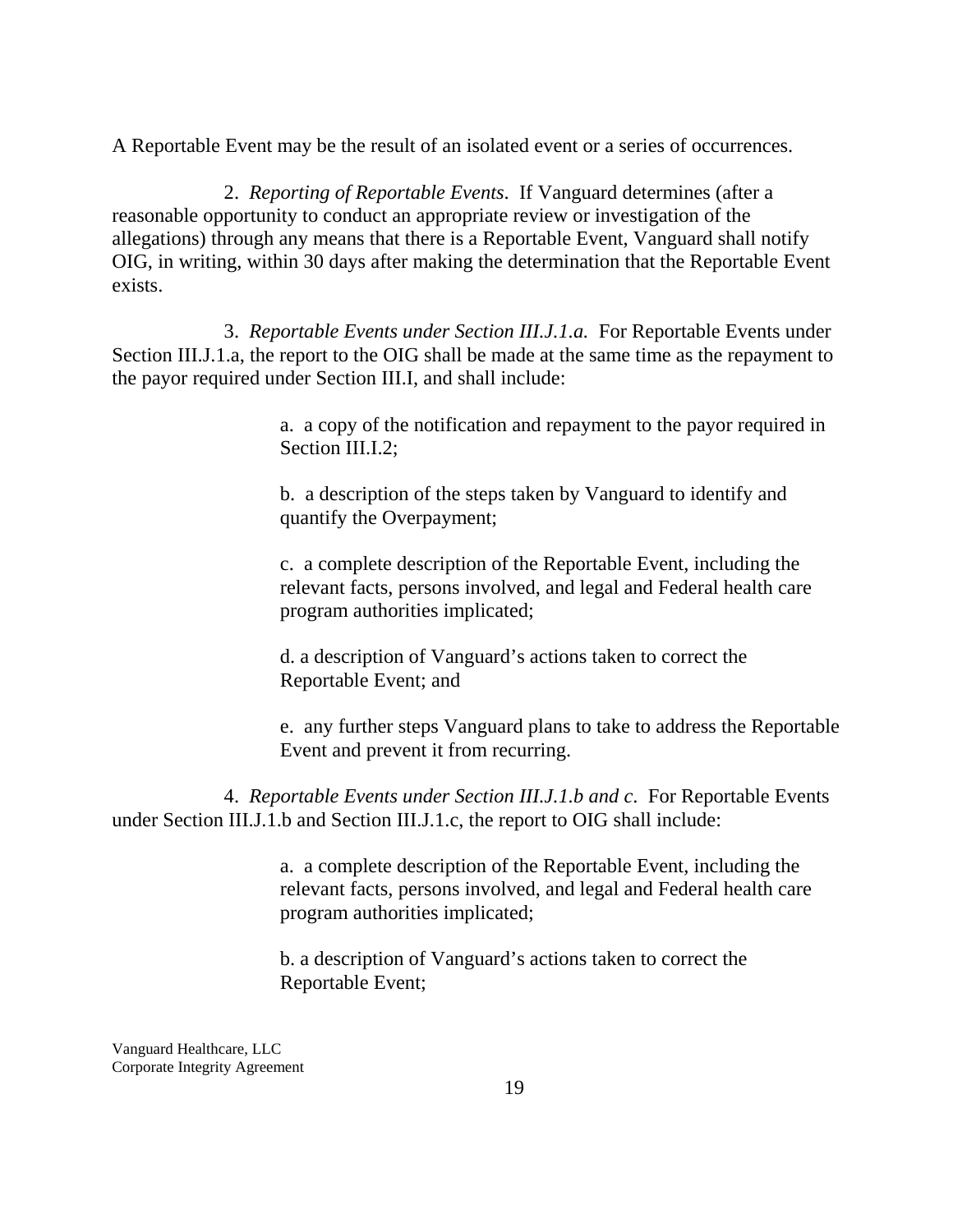c. any further steps Vanguard plans to take to address the Reportable Event and prevent it from recurring; and

d. if the Reportable Event has resulted in an Overpayment, a description of the steps taken by Vanguard to identify and quantify the Overpayment.

5. *Reportable Events under Section III.J.1.d*. For Reportable Events under Section III.J.1.d, the report to the OIG shall include documentation of the bankruptcy filing and a description of any Federal health care program authorities implicated.

# **IV. CHANGES TO BUSINESS UNITS OR LOCATIONS**

A. Change or Closure of Unit or Location. In the event that, after the Effective Date, Vanguard changes locations or closes a business unit or location related to the furnishing of items or services that may be reimbursed by Federal health care programs, Vanguard shall notify OIG of this fact as soon as possible, but no later than within 30 days after the date of change or closure of the location.

B. Purchase or Establishment of New Unit or Location. In the event that, after the Effective Date, Vanguard purchases or establishes a new business unit or location related to the furnishing of items or services that may be reimbursed by Federal health care programs, Vanguard shall notify OIG at least 30 days prior to such purchase or the operation of the new business unit or location. This notification shall include the address of the new business unit or location, phone number, fax number, the location's Medicare and state Medicaid program provider number and/or supplier number(s), and the name and address of each Medicare and state Medicaid program contractor to which Vanguard currently submits claims. Each new business unit or location and all Covered Persons at each new business unit or location shall be subject to the applicable requirements of this CIA.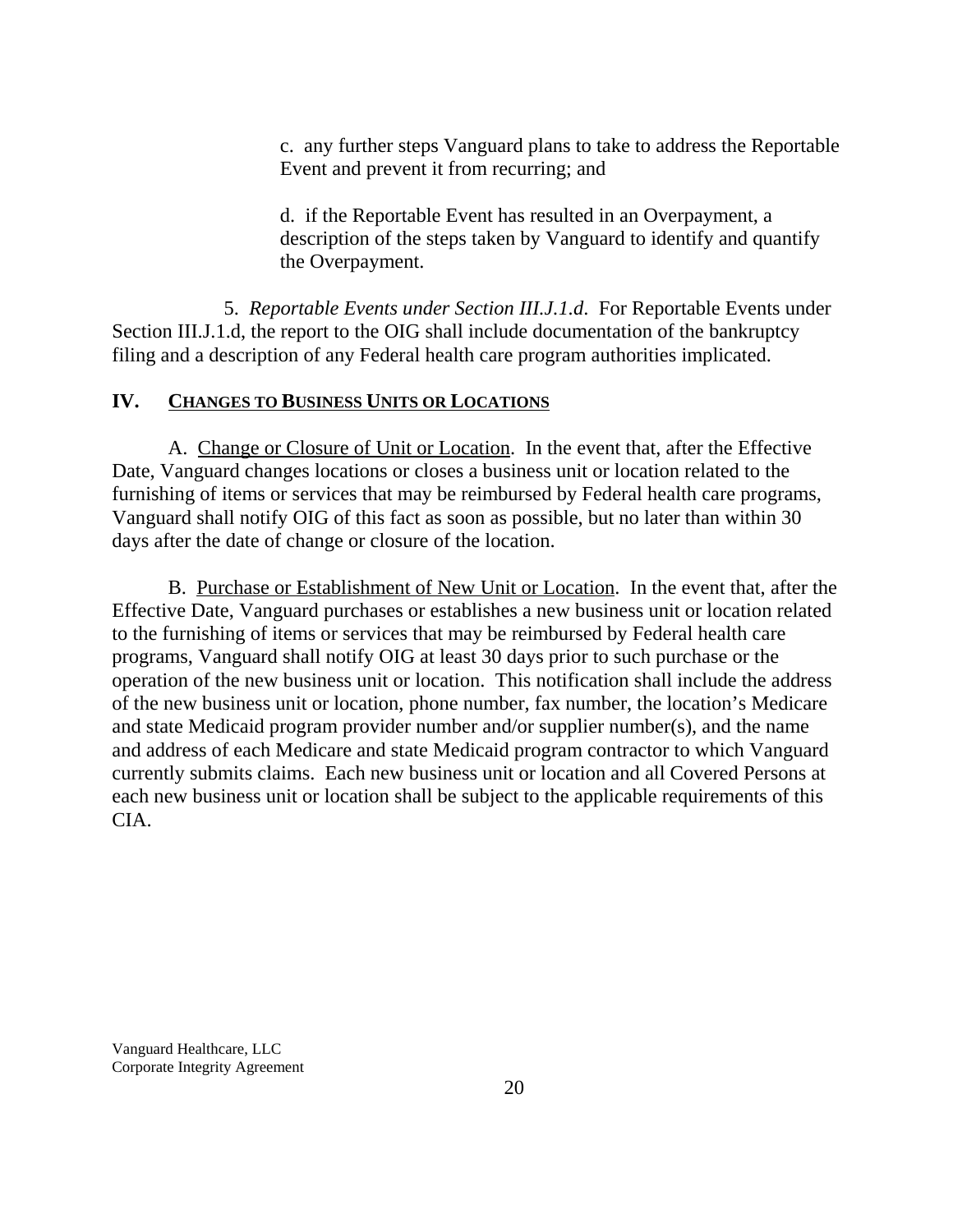C. Sale of Unit or Location. In the event that, after the Effective Date, Vanguard proposes to sell any or all of its business units or locations that are subject to this CIA, Vanguard shall notify OIG of the proposed sale at least 30 days prior to the sale of such business unit or location. This notification shall include a description of the business unit or location to be sold, a brief description of the terms of the sale, and the name and contact information of the prospective purchaser. This CIA shall be binding on the purchaser of such business unit or location, unless otherwise determined and agreed to in writing by the OIG.

## **V. IMPLEMENTATION AND ANNUAL REPORTS**

A. Implementation Report. Within 120 days after the Effective Date, Vanguard shall submit a written report to OIG summarizing the status of its implementation of the requirements of this CIA (Implementation Report). The Implementation Report shall, at a minimum, include:

1. the name, address, phone number, and position description of the Compliance Officer required by Section III.A, and a summary of other noncompliance job responsibilities the Compliance Officer may have;

 2. the names and positions of the members of the Compliance Committee required by Section III.A;

3. a copy of Vanguard's Code of Conduct required by Section III.B.1;

4. a summary of all Policies and Procedures required by Section III.B.2 (a copy of such Policies and Procedures shall be made available to OIG upon request);

5. the number of individuals required to complete the Code of Conduct certification required by Section III.B.1, the percentage of individuals who have completed such certification, and an explanation of any exceptions (the documentation supporting this information shall be available to OIG, upon request);

6. the following information regarding each type of training required by Section III.C: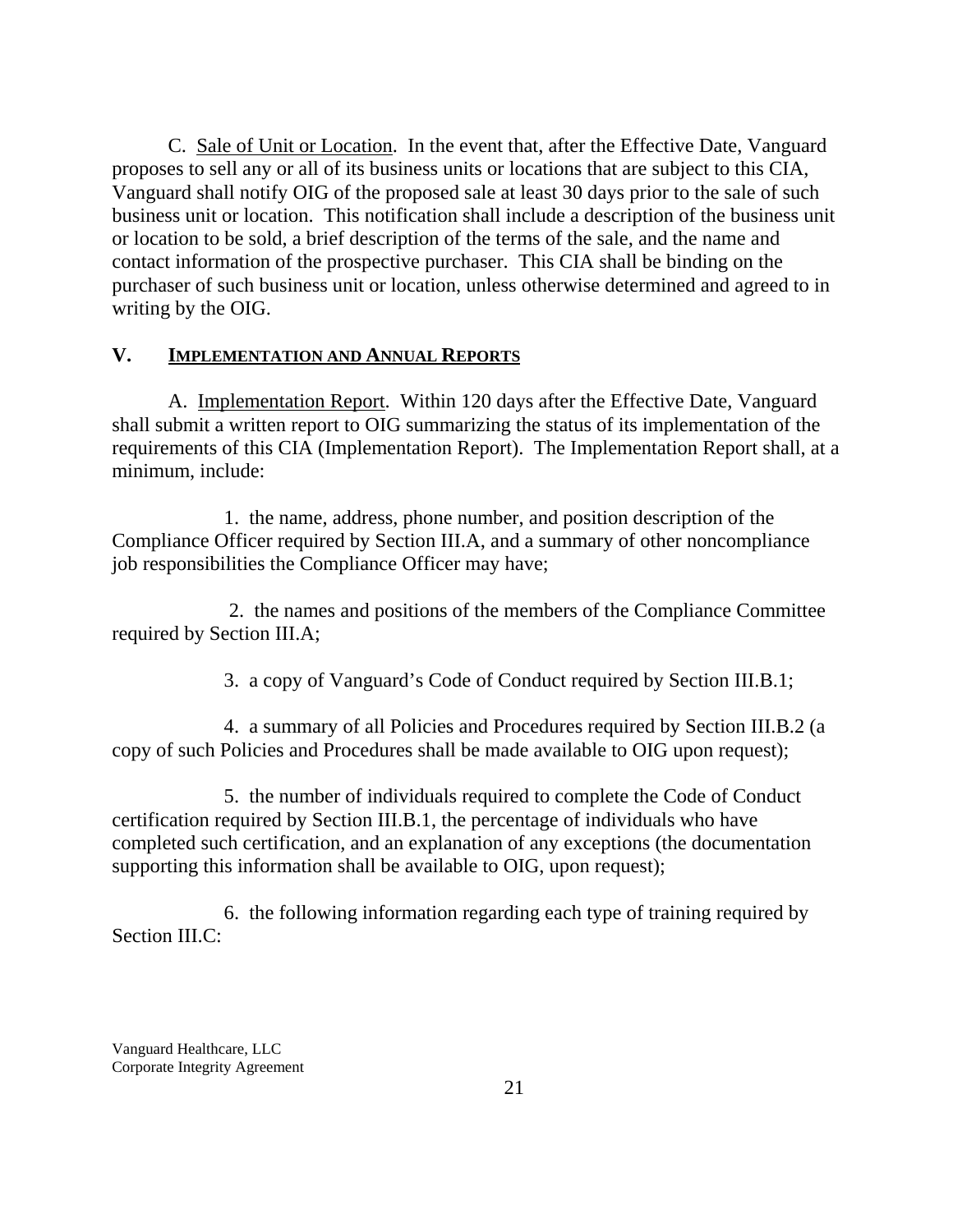a. a description of such training, including a summary of the topics covered, the length of sessions, and a schedule of training sessions; and

b. the number of individuals required to be trained, percentage of individuals actually trained, and an explanation of any exceptions. A copy of all training materials and the documentation supporting this information shall be available to OIG, upon request.

7. a description of the Focus Arrangements Tracking System required by Section III.D.1.a;

8. a description of the internal review and approval process required by Section III.D.1.e;

9. a description of the tracking and monitoring procedures and other Focus Arrangements Procedures required by Section III.D.1;

10. a description of the Disclosure Program required by Section III.F;

11. the following information regarding the IRO(s): (a) identity, address, and phone number; (b) a copy of the engagement letter; and (c) a summary and description of any and all current and prior engagements and agreements between Vanguard and the IRO;

12. a certification from the IRO regarding its professional independence and objectivity with respect to Vanguard;

13. a description of the process by which Vanguard fulfills the requirements of Section III.G regarding Ineligible Persons;

14. a list of all of Vanguard's locations (including locations and mailing addresses); the corresponding name under which each location is doing business; the corresponding phone numbers and fax numbers; each location's Medicare and state Medicaid program provider number(s) and/or supplier number(s); and the name and address of each Medicare and state Medicaid program contractor to which Vanguard currently submits claims;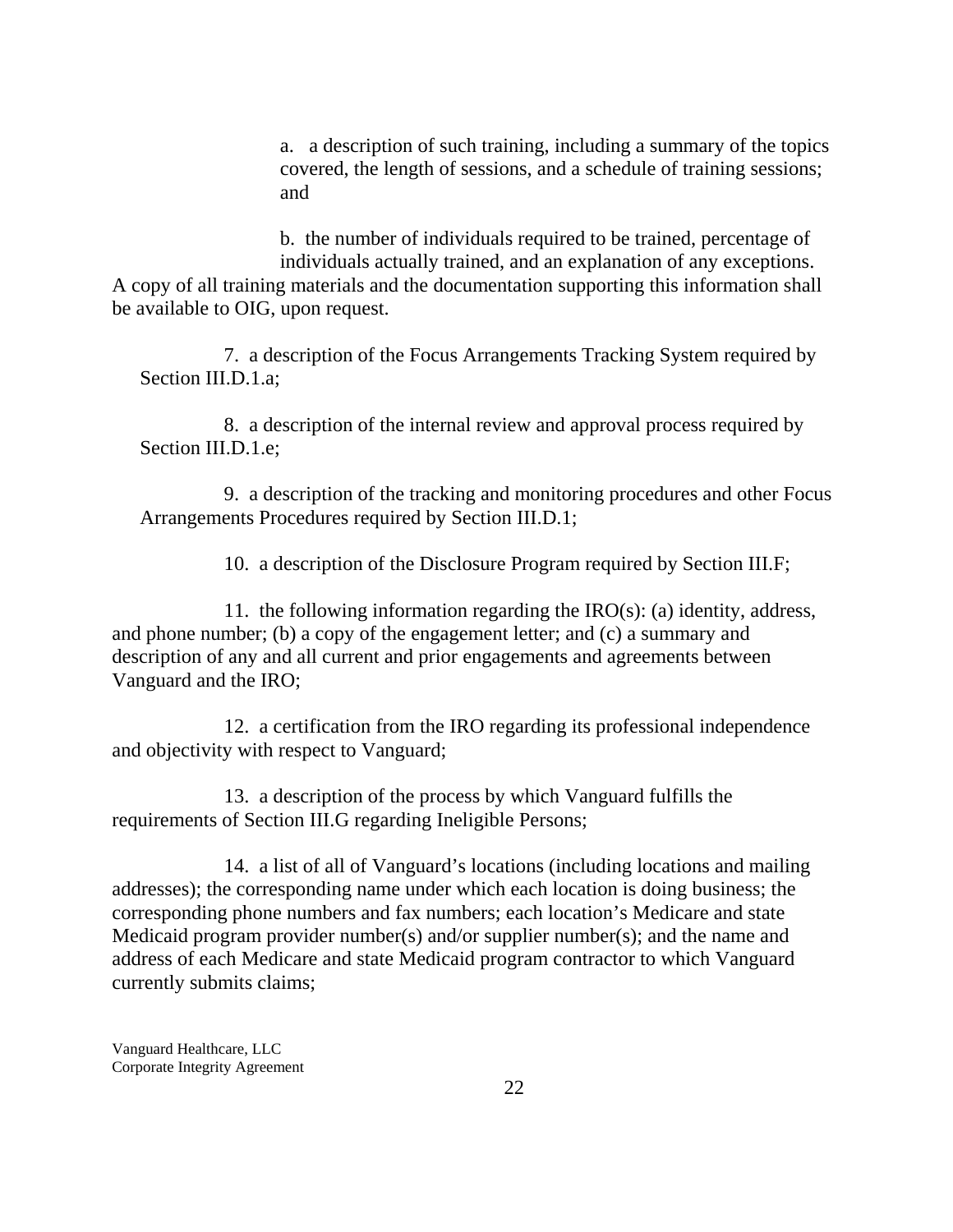15. a description of Vanguard's corporate structure, including identification of any parent and sister companies, subsidiaries, and their respective lines of business; and

16. the certifications required by Section V.C.

B. Annual Reports. Vanguard shall submit to OIG annually a report with respect to the status of, and findings regarding, Vanguard's compliance activities for each of the five Reporting Periods (Annual Report).

Each Annual Report shall include, at a minimum:

1. any change in the identity, position description, or other noncompliance job responsibilities of the Compliance Officer and any change in the membership of the Compliance Committee described in Section III.A;

2. a summary of any significant changes or amendments to the Policies and Procedures required by Section III.B and the reasons for such changes (e.g., change in contractor policy);

3. the number of individuals required to complete the Code of Conduct certification required by Section III.B.1, the percentage of individuals who have completed such certification, and an explanation of any exceptions (the documentation supporting this information shall be available to OIG, upon request);

4. the following information regarding each type of training required by Section III.C:

> a. a description of the initial and annual training, including a summary of the topics covered, the length of sessions, and a schedule of training sessions; and

b. the number of individuals required to complete the initial and annual training, the percentage of individuals who actually completed the initial and annual training, and an explanation of any exceptions.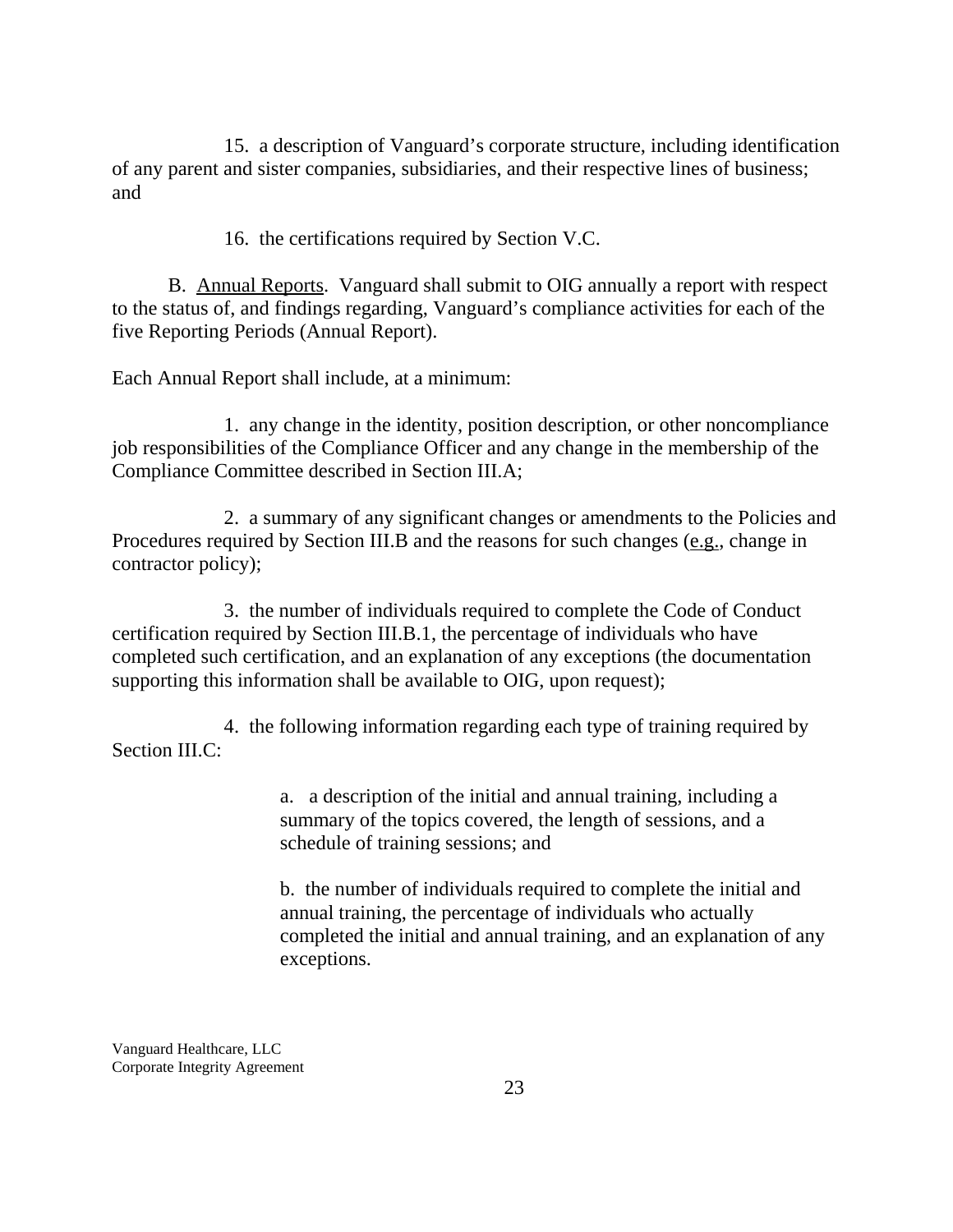A copy of all training materials and the documentation supporting this information shall be available to OIG, upon request.

5. a description of any changes to the Focus Arrangements Tracking System required by Section III.D.1.a;

6. a description of any changes to the internal review and approval process required by Section III.D.1.e;

7. a description of any changes to the tracking and monitoring procedures and other Arrangements Procedures required by Section III.D.1;

8. a complete copy of all reports prepared pursuant to Section III.E, along with a copy of the IRO's engagement letter;

9. Vanguard's response to the reports prepared pursuant to Section III.E., along with corrective action plan(s) related to any issues raised by the reports;

10. a summary and description of any and all current and prior engagements and agreements between Vanguard and the IRO, if different from what was submitted as part of the Implementation Report;

11. a certification from the IRO regarding its professional independence and objectivity with respect to Vanguard;

12. a summary of Reportable Events (as defined in Section III.J) identified during the Reporting Period and the status of any corrective and preventative action relating to all such Reportable Events;

13. a report of the aggregate Overpayments that have been returned to the Federal health care programs. Overpayment amounts shall be broken down into the following categories: inpatient Medicare, outpatient Medicare, Medicaid (report each applicable state separately, if applicable), and other Federal health care programs. Overpayment amounts that are routinely reconciled or adjusted pursuant to policies and procedures established by the payor do not need to be included in this aggregate Overpayment report;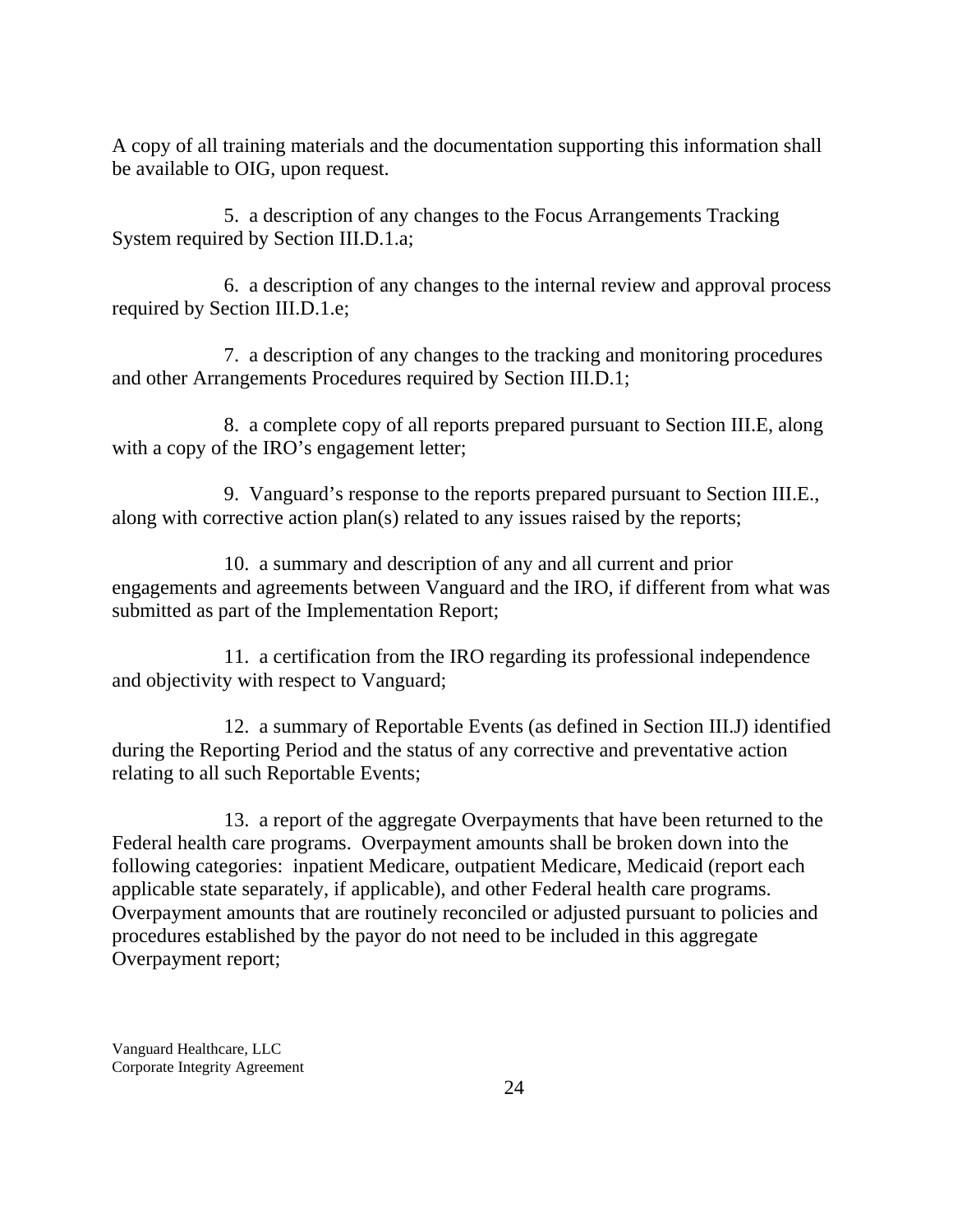14. a summary of the disclosures in the disclosure log required by Section III.F that: (a) relate to Federal health care programs; or (b) involve allegations of conduct that may involve illegal remunerations or inappropriate referrals in violation of the Anti-Kickback Statute or Stark law;

15. any changes to the process by which Vanguard fulfills the requirements of Section III.G regarding Ineligible Persons;

16. a summary describing any ongoing investigation or legal proceeding required to have been reported pursuant to Section III.H. The summary shall include a description of the allegation, the identity of the investigating or prosecuting agency, and the status of such investigation or legal proceeding;

17. a description of all changes to the most recently provided list of Vanguard's locations (including addresses) as required by Section V.A.14; the corresponding name under which each location is doing business; the corresponding phone numbers and fax numbers; each location's Medicare and state Medicaid program provider number(s) and/or supplier number(s); and the name and address of each Medicare and state Medicaid program contractor to which Vanguard currently submits claims; and

18. the certifications required by Section V.C.

The first Annual Report shall be received by OIG no later than 60 days after the end of the first Reporting Period. Subsequent Annual Reports shall be received by OIG no later than the anniversary date of the due date of the first Annual Report.

C. Certifications. The Implementation Report and Annual Reports shall include a certification by the Compliance Officer that:

1. to the best of his or her knowledge, except as otherwise described in the applicable report, Vanguard is in compliance with all of the requirements of this CIA;

2. to the best of his or her knowledge, Vanguard has implemented procedures reasonably designed to ensure that all Focus Arrangements do not violate the Anti-Kickback Statute and Stark Law, including the Focus Arrangements Procedures required in Section III.D of the CIA;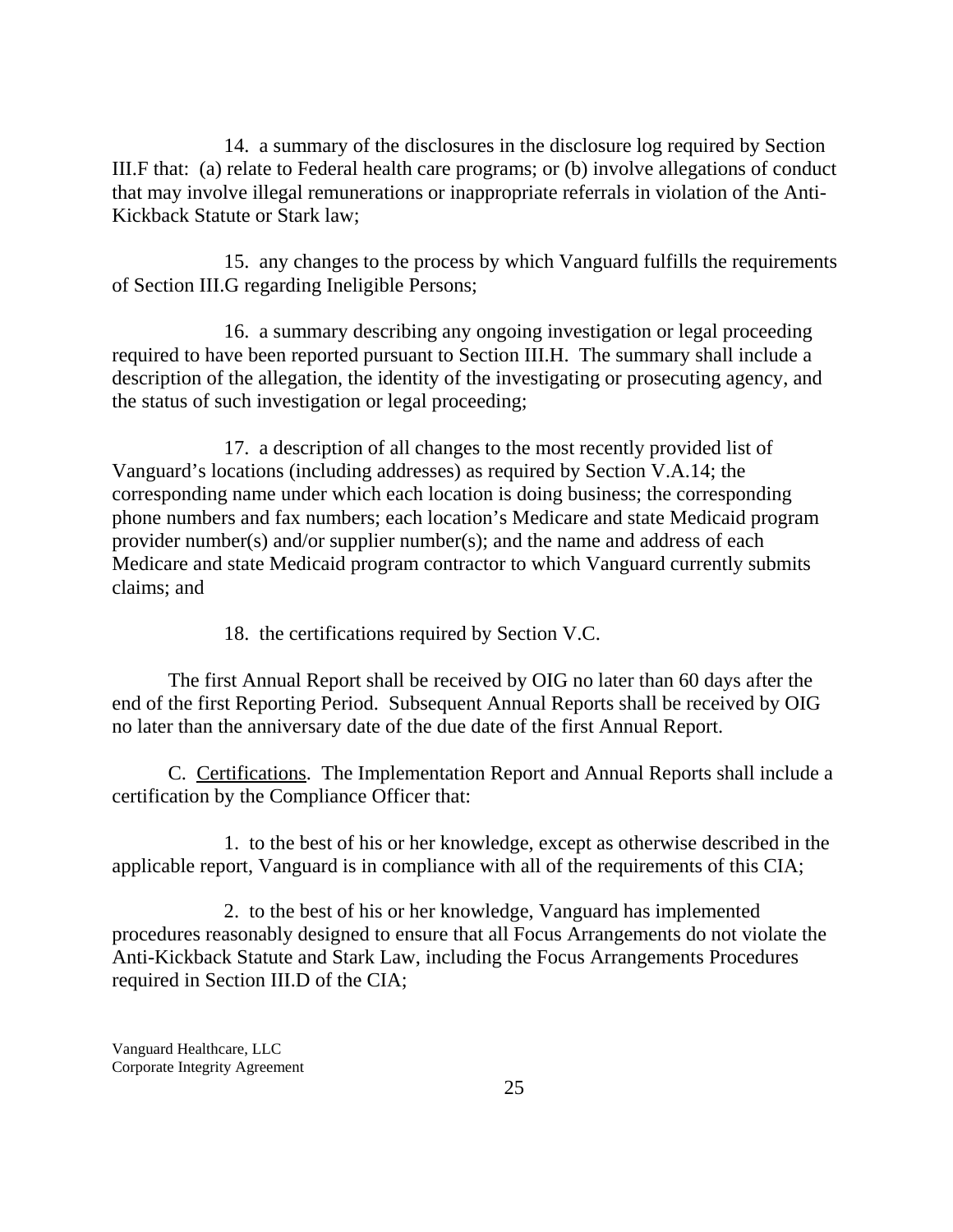3. to the best of his or her knowledge, Vanguard has fulfilled the requirements for New and Renewed Focus Arrangements under Section III.D.2 of the CIA;

4. he or she has reviewed the Report and has made reasonable inquiry regarding its content and believes that the information in the Report is accurate and truthful; and

5. to the best of his or her knowledge, Vanguard has complied with its obligations under the Settlement Agreement: (a) not to resubmit to any Federal health care program payors any previously denied claims related to the Covered Conduct addressed in the Settlement Agreement, and not to appeal any such denials of claims; (b) not to charge to or otherwise seek payment from federal or state payors for unallowable costs (as defined in the Settlement Agreement); and (c) to identify and adjust any past charges or claims for unallowable costs;

D. Designation of Information. Vanguard shall clearly identify any portions of its submissions that it believes are trade secrets, or information that is commercial or financial and privileged or confidential, and therefore potentially exempt from disclosure under the Freedom of Information Act (FOIA), 5 U.S.C. § 552. Vanguard shall refrain from identifying any information as exempt from disclosure if that information does not meet the criteria for exemption from disclosure under FOIA.

#### **VI. NOTIFICATIONS AND SUBMISSION OF REPORTS**

Unless otherwise stated in writing after the Effective Date, all notifications and reports required under this CIA shall be submitted to the following entities:

OIG:

Administrative and Civil Remedies Branch Office of Counsel to the Inspector General Office of Inspector General U.S. Department of Health and Human Services Cohen Building, Room 5527 330 Independence Avenue, S.W. Washington, DC 20201 Telephone: 202.619.2078 Facsimile: 202.205.0604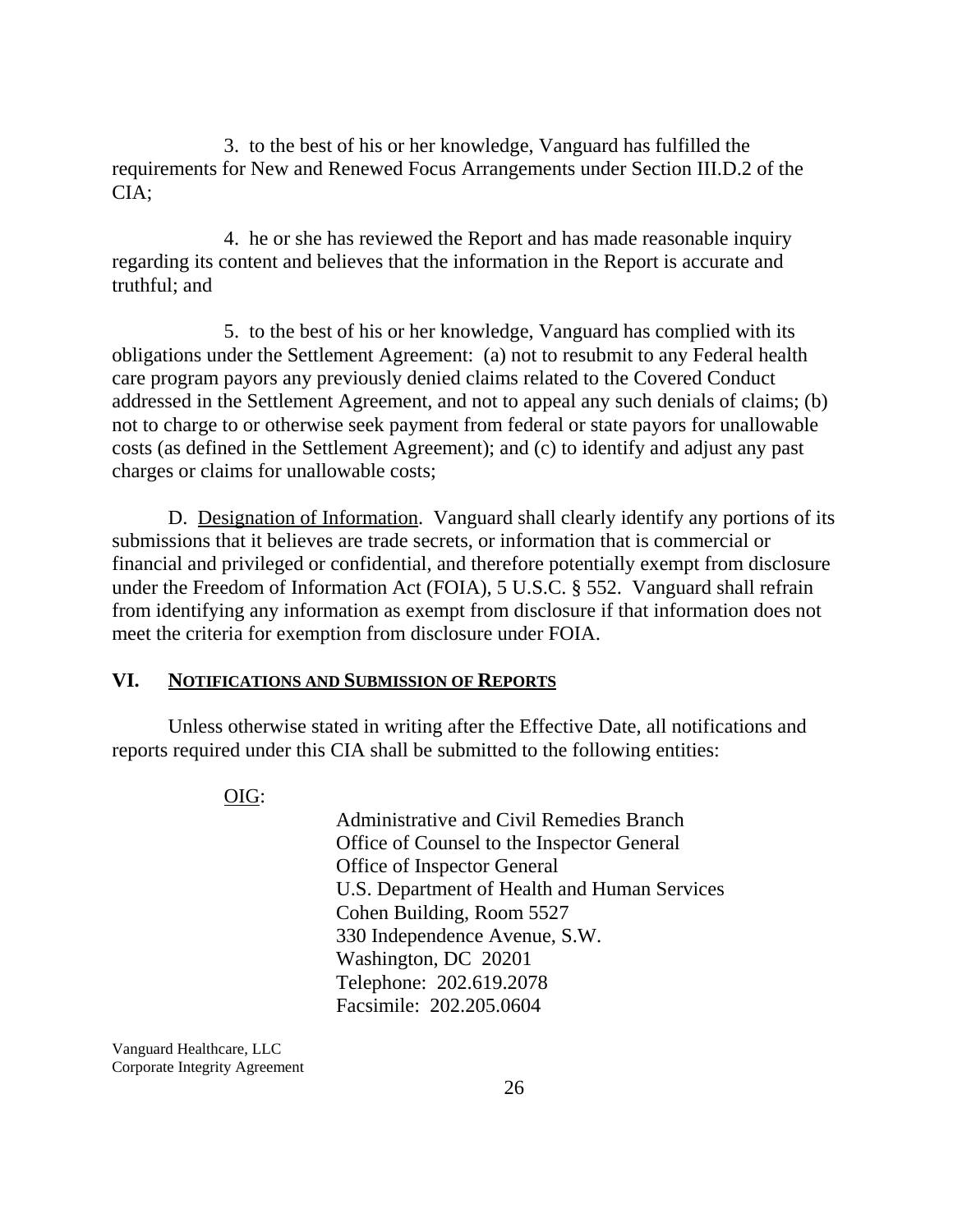Vanguard:

Bonnie Lou Binnig, Chief Compliance Officer Vanguard Healthcare Services, LLC 6 Cadillac Drive, Suite 310 Brentwood, TN 37027 Telephone: 615.250.7145 Facsimile: 615.324.4945

Unless otherwise specified, all notifications and reports required by this CIA may be made by certified mail, overnight mail, hand delivery, or other means, provided that there is proof that such notification was received. For purposes of this requirement, internal facsimile confirmation sheets do not constitute proof of receipt. Upon request by OIG, Vanguard may be required to provide OIG with an electronic copy of each notification or report required by this CIA in searchable portable document format (pdf), either instead of or in addition to, a paper copy.

## **VII. OIG INSPECTION, AUDIT, AND REVIEW RIGHTS**

In addition to any other rights OIG may have by statute, regulation, or contract, OIG or its duly authorized representative(s) may examine or request copies of Vanguard's books, records, and other documents and supporting materials and/or conduct on-site reviews of any of Vanguard's locations for the purpose of verifying and evaluating: (a) Vanguard's compliance with the terms of this CIA; and (b) Vanguard's compliance with the requirements of the Federal health care programs in which it participates. The documentation described above shall be made available by Vanguard to OIG or its duly authorized representative(s) at all reasonable times for inspection, audit, or reproduction. Furthermore, for purposes of this provision, OIG or its duly authorized representative(s) may interview any of Vanguard's employees, contractors, or agents who consent to be interviewed at the individual's place of business during normal business hours or at such other place and time as may be mutually agreed upon between the individual and OIG. Vanguard shall assist OIG or its duly authorized representative(s) in contacting and arranging interviews with such individuals upon OIG's request. Vanguard's employees may elect to be interviewed with or without a representative of Vanguard present.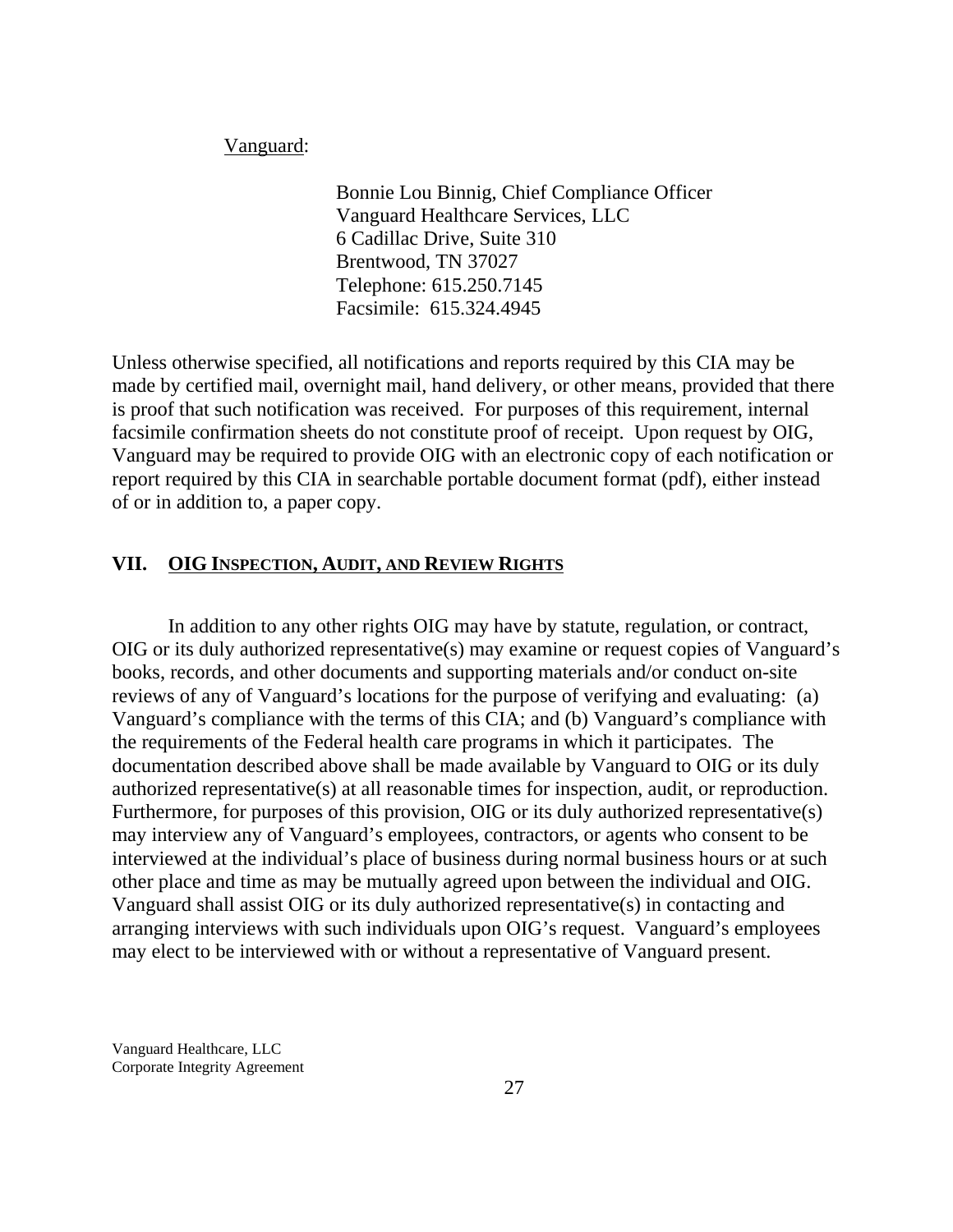## **VIII. DOCUMENT AND RECORD RETENTION**

Vanguard shall maintain for inspection all documents and records relating to reimbursement from the Federal health care programs, or to compliance with this CIA, for six years (or longer if otherwise required by law) from the Effective Date.

## **IX. DISCLOSURES**

Consistent with HHS's FOIA procedures, set forth in 45 C.F.R. Part 5, OIG shall make a reasonable effort to notify Vanguard prior to any release by OIG of information submitted by Vanguard pursuant to its obligations under this CIA and identified upon submission by Vanguard as trade secrets, or information that is commercial or financial and privileged or confidential, under the FOIA rules. With respect to such releases, Vanguard shall have the rights set forth at 45 C.F.R. § 5.65(d).

# **X. BREACH AND DEFAULT PROVISIONS**

Vanguard is expected to fully and timely comply with all of its CIA obligations.

A. Stipulated Penalties for Failure to Comply with Certain Obligations. As a contractual remedy, Vanguard and OIG hereby agree that failure to comply with certain obligations as set forth in this CIA may lead to the imposition of the following monetary penalties (hereinafter referred to as "Stipulated Penalties") in accordance with the following provisions.

1. A Stipulated Penalty of \$2,500 (which shall begin to accrue on the day after the date the obligation became due) for each day Vanguard fails to establish and implement any of the following obligations as described in Section III:

a. a Compliance Officer;

b. a Compliance Committee;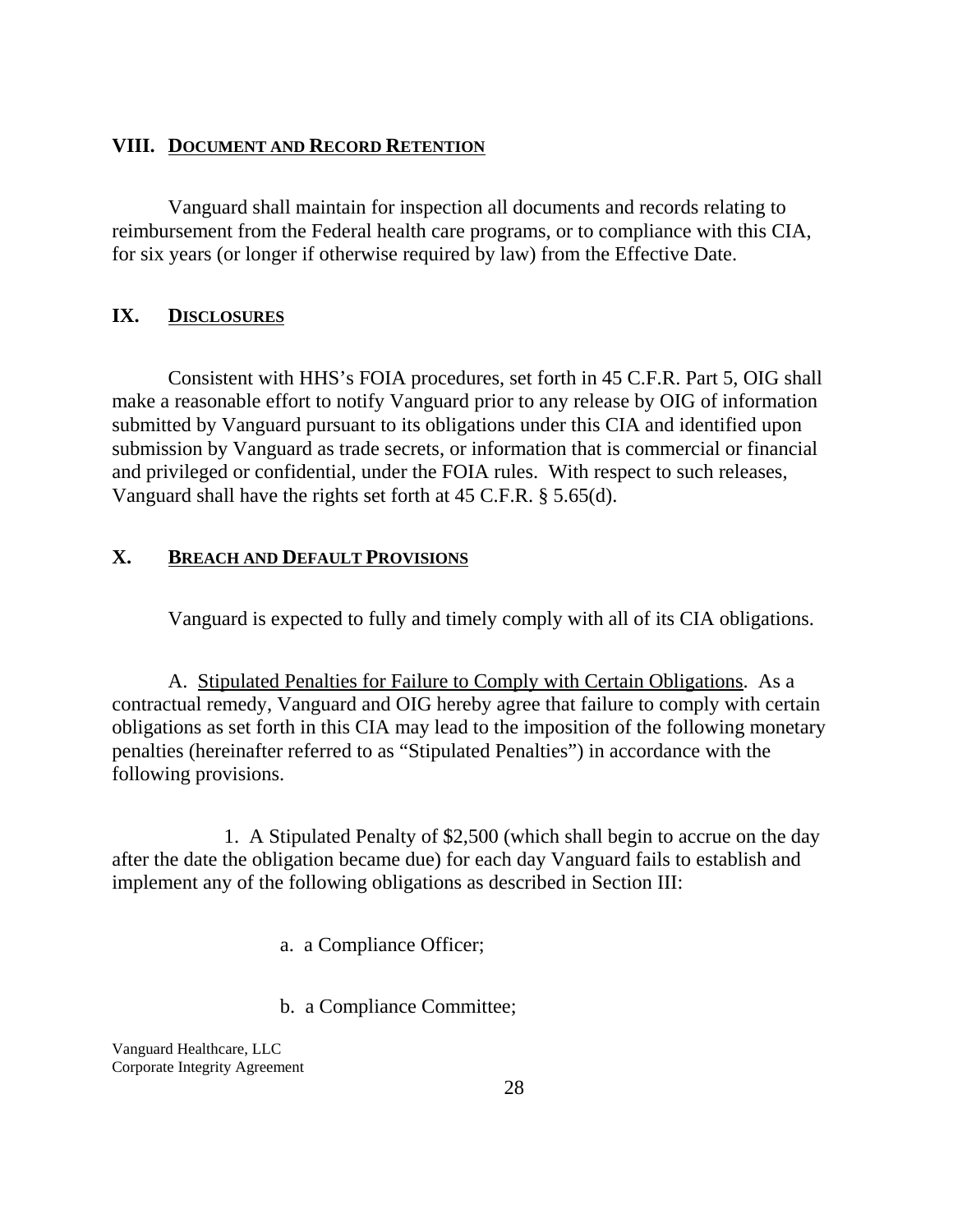- c. a written Code of Conduct;
- d. written Policies and Procedures;

e. the training of Covered Persons and Arrangements Covered Persons;

f. the Focus Arrangements Procedures and/or Focus Arrangements Requirements described in Sections III.D.1 and III.D.2;

g. a Disclosure Program;

h. Ineligible Persons screening and removal requirements;

i. notification of Government investigations or legal proceedings; and

j. reporting of Reportable Events.

2. A Stipulated Penalty of \$2,500 (which shall begin to accrue on the day after the date the obligation became due) for each day Vanguard fails to engage an IRO, as required in Section III.E and Appendix B.

3. A Stipulated Penalty of \$2,500 (which shall begin to accrue on the day after the date the obligation became due) for each day Vanguard fails to submit the Implementation Report or any Annual Reports to OIG in accordance with the requirements of Section V by the deadlines for submission.

4. A Stipulated Penalty of \$2,500 (which shall begin to accrue on the day after the date the obligation became due) for each day Vanguard fails to submit the annual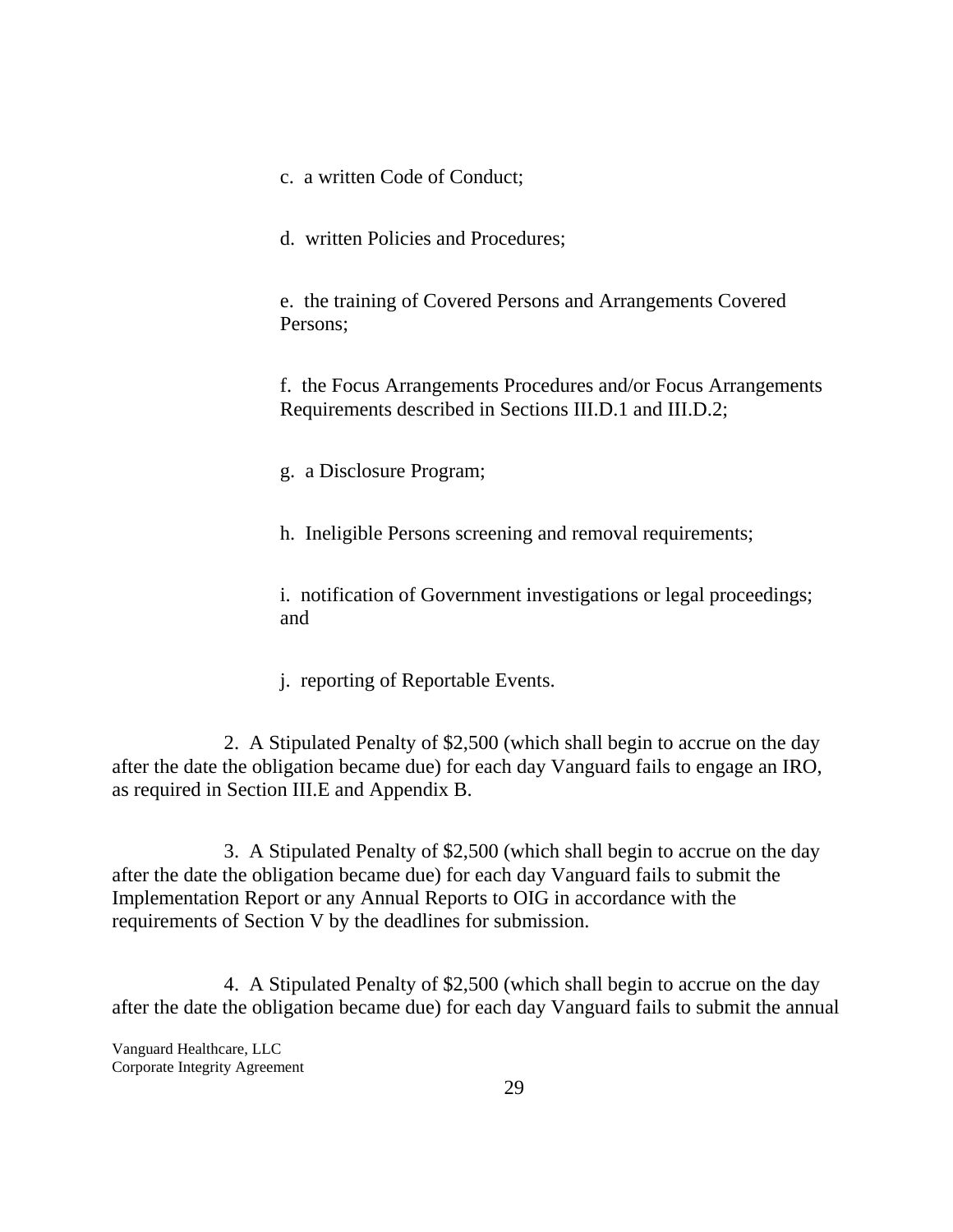Arrangements Review Report or Unallowable Cost Review Report in accordance with the requirements of Section III.E and Appendix B.

5. A Stipulated Penalty of \$1,500 for each day Vanguard fails to grant access as required in Section VII. (This Stipulated Penalty shall begin to accrue on the date Vanguard fails to grant access.)

6. A Stipulated Penalty of \$5,000 for each false certification submitted by or on behalf of Vanguard as part of its Implementation Report, Annual Report, additional documentation to a report (as requested by the OIG), or otherwise required by this CIA.

7. A Stipulated Penalty of \$1,000 for each day Vanguard fails to comply fully and adequately with any obligation of this CIA. OIG shall provide notice to Vanguard stating the specific grounds for its determination that Vanguard has failed to comply fully and adequately with the CIA obligation(s) at issue and steps Vanguard shall take to comply with the CIA. (This Stipulated Penalty shall begin to accrue 10 days after Vanguard receives this notice from OIG of the failure to comply.) A Stipulated Penalty as described in this Subsection shall not be demanded for any violation for which OIG has sought a Stipulated Penalty under Subsections 1-6 of this Section.

B. Timely Written Requests for Extensions. Vanguard may, in advance of the due date, submit a timely written request for an extension of time to perform any act or file any notification or report required by this CIA. Notwithstanding any other provision in this Section, if OIG grants the timely written request with respect to an act, notification, or report, Stipulated Penalties for failure to perform the act or file the notification or report shall not begin to accrue until one day after Vanguard fails to meet the revised deadline set by OIG. Notwithstanding any other provision in this Section, if OIG denies such a timely written request, Stipulated Penalties for failure to perform the act or file the notification or report shall not begin to accrue until three business days after Vanguard receives OIG's written denial of such request or the original due date, whichever is later. A "timely written request" is defined as a request in writing received by OIG at least five business days prior to the date by which any act is due to be performed or any notification or report is due to be filed.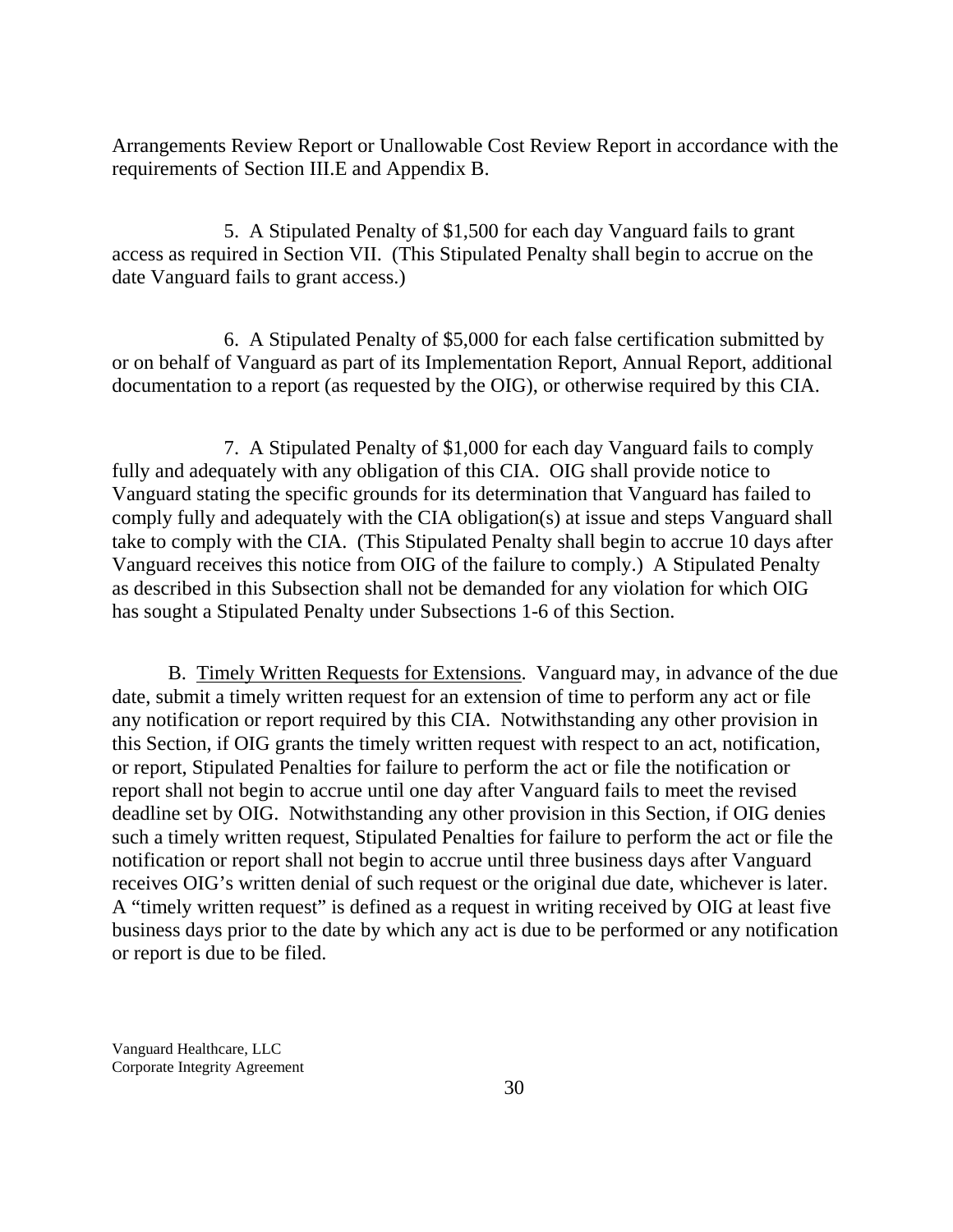#### C. Payment of Stipulated Penalties.

1. *Demand Letter*. Upon a finding that Vanguard has failed to comply with any of the obligations described in Section X.A and after determining that Stipulated Penalties are appropriate, OIG shall notify Vanguard of: (a) Vanguard's failure to comply; and (b) OIG's exercise of its contractual right to demand payment of the Stipulated Penalties (this notification is referred to as the "Demand Letter").

2. *Response to Demand Letter.* Within 10 days after the receipt of the Demand Letter, Vanguard shall either: (a) cure the breach to OIG's satisfaction and pay the applicable Stipulated Penalties or (b) request a hearing before an HHS administrative law judge (ALJ) to dispute OIG's determination of noncompliance, pursuant to the agreed upon provisions set forth below in Section X.E. In the event Vanguard elects to request an ALJ hearing, the Stipulated Penalties shall continue to accrue until Vanguard cures, to OIG's satisfaction, the alleged breach in dispute. Failure to respond to the Demand Letter in one of these two manners within the allowed time period shall be considered a material breach of this CIA and shall be grounds for exclusion under Section X.D.

3. *Form of Payment*. Payment of the Stipulated Penalties shall be made by electronic funds transfer to an account specified by OIG in the Demand Letter.

4. *Independence from Material Breach Determination*. Except as set forth in Section X.D.1.c, these provisions for payment of Stipulated Penalties shall not affect or otherwise set a standard for OIG's decision that Vanguard has materially breached this CIA, which decision shall be made at OIG's discretion and shall be governed by the provisions in Section X.D, below.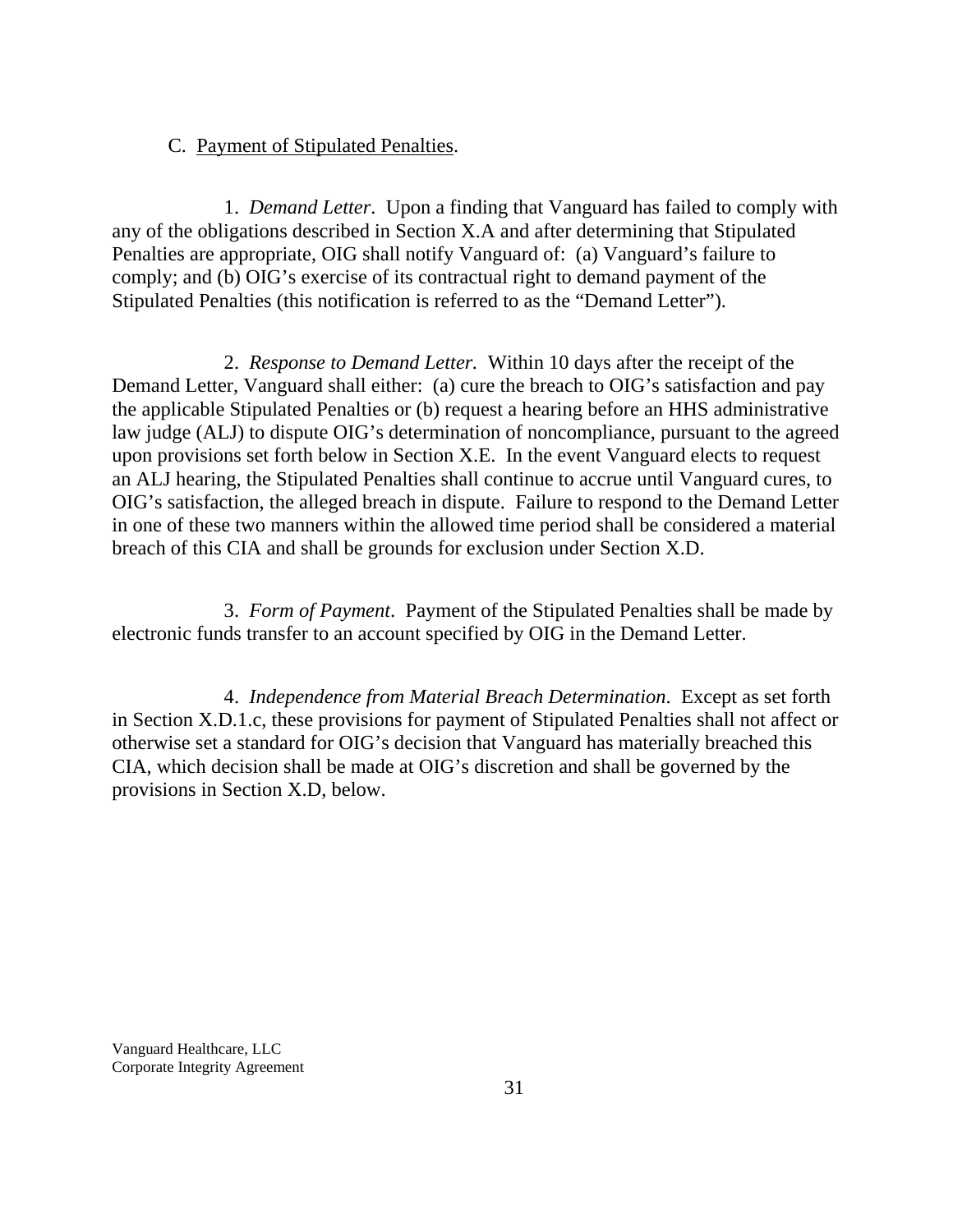#### D. Exclusion for Material Breach of this CIA.

1. *Definition of Material Breach*. A material breach of this CIA means:

a. a failure by Vanguard to report a Reportable Event, take corrective action, and make the appropriate refunds, as required in Section III.I;

b. a repeated or flagrant violation of the obligations under this CIA, including, but not limited to, the obligations addressed in Section X.A;

c. a failure to respond to a Demand Letter concerning the payment of Stipulated Penalties in accordance with Section X.C; or

d. a failure to engage and use an IRO in accordance with Section III.D and Appendix B.

2. *Notice of Material Breach and Intent to Exclude*. The parties agree that a material breach of this CIA by Vanguard constitutes an independent basis for Vanguard's exclusion from participation in the Federal health care programs. Upon a determination by OIG that Vanguard has materially breached this CIA and that exclusion is the appropriate remedy, OIG shall notify Vanguard of: (a) Vanguard's material breach; and (b) OIG's intent to exercise its contractual right to impose exclusion (this notification is hereinafter referred to as the "Notice of Material Breach and Intent to Exclude").

3. *Opportunity to Cure*. Vanguard shall have 30 days from the date of receipt of the Notice of Material Breach and Intent to Exclude to demonstrate to OIG's satisfaction that:

> a. Vanguard is in compliance with the obligations of the CIA cited by OIG as being the basis for the material breach;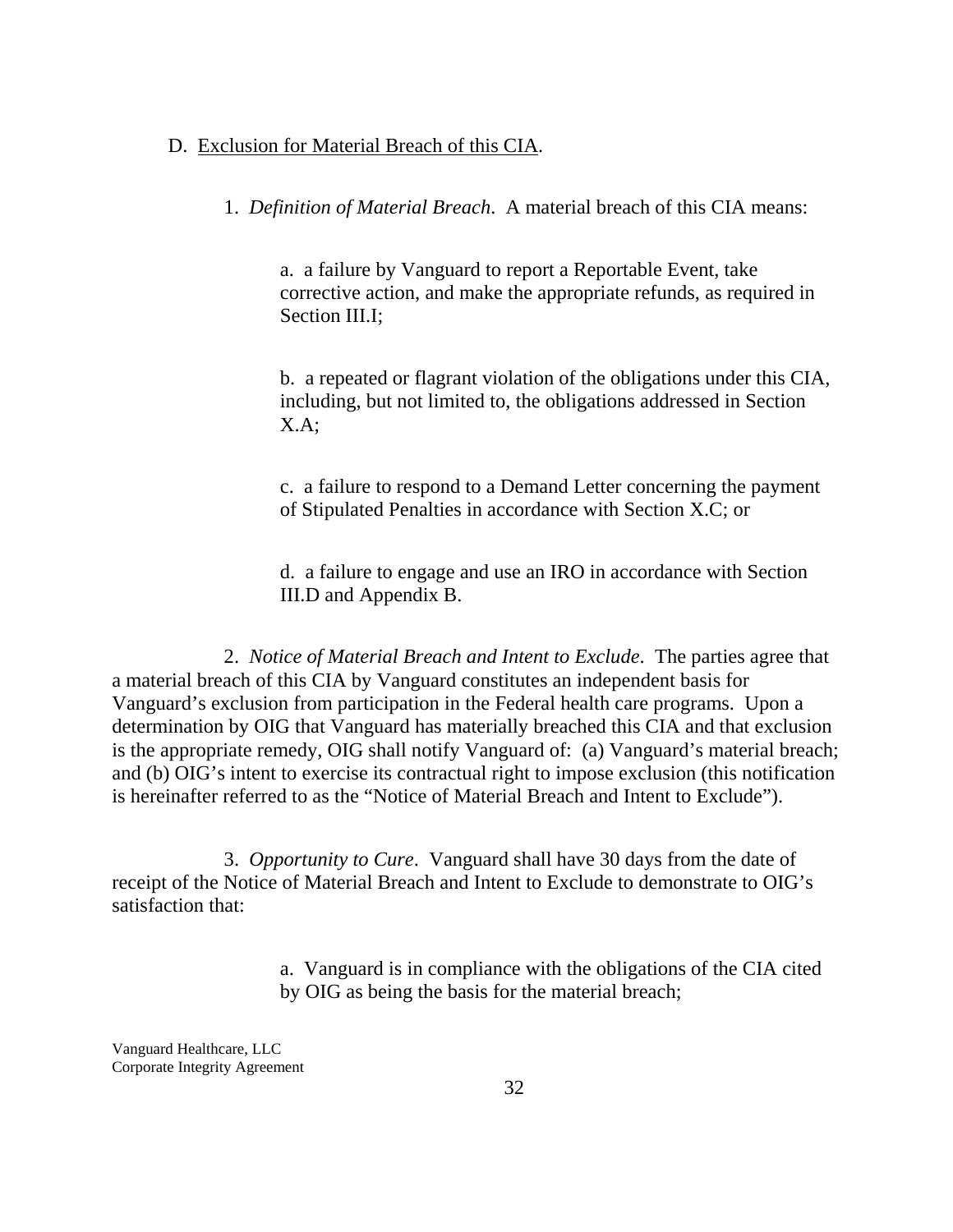b. the alleged material breach has been cured; or

c. the alleged material breach cannot be cured within the 30-day period, but that: (i) Vanguard has begun to take action to cure the material breach; (ii) Vanguard is pursuing such action with due diligence; and (iii) Vanguard has provided to OIG a reasonable timetable for curing the material breach.

4. *Exclusion Letter*. If, at the conclusion of the 30-day period, Vanguard fails to satisfy the requirements of Section X.D.3, OIG may exclude Vanguard from participation in the Federal health care programs. OIG shall notify Vanguard in writing of its determination to exclude Vanguard (this letter shall be referred to hereinafter as the "Exclusion Letter"). Subject to the Dispute Resolution provisions in Section X.E, below, the exclusion shall go into effect 30 days after the date of Vanguard's receipt of the Exclusion Letter. The exclusion shall have national effect and shall also apply to all other Federal procurement and nonprocurement programs. Reinstatement to program participation is not automatic. After the end of the period of exclusion, Vanguard may apply for reinstatement by submitting a written request for reinstatement in accordance with the provisions at 42 C.F.R. §§ 1001.3001-.3004.

#### E. Dispute Resolution

1. *Review Rights*. Upon OIG's delivery to Vanguard of its Demand Letter or of its Exclusion Letter, and as an agreed-upon contractual remedy for the resolution of disputes arising under this CIA, Vanguard shall be afforded certain review rights comparable to the ones that are provided in 42 U.S.C. § 1320a-7(f) and 42 C.F.R. Part 1005 as if they applied to the Stipulated Penalties or exclusion sought pursuant to this CIA. Specifically, OIG's determination to demand payment of Stipulated Penalties or to seek exclusion shall be subject to review by an HHS ALJ and, in the event of an appeal, the HHS Departmental Appeals Board (DAB), in a manner consistent with the provisions in 42 C.F.R. § 1005.2-1005.21. Notwithstanding the language in 42 C.F.R. § 1005.2(c), the request for a hearing involving Stipulated Penalties shall be made within 10 days after receipt of the Demand Letter and the request for a hearing involving exclusion shall be made within 25 days after receipt of the Exclusion Letter.

Vanguard Healthcare, LLC Corporate Integrity Agreement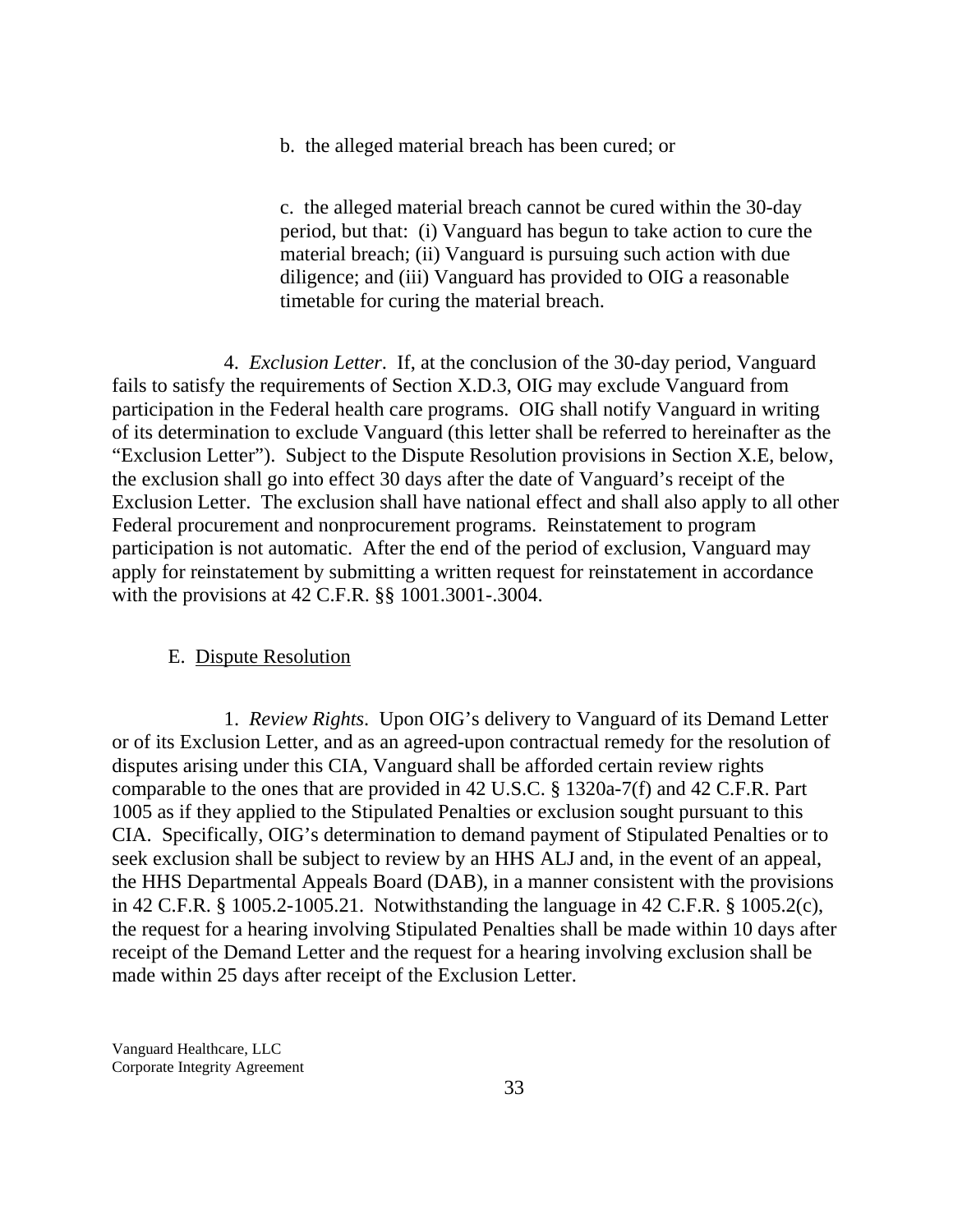2. *Stipulated Penalties Review*. Notwithstanding any provision of Title 42 of the United States Code or Title 42 of the Code of Federal Regulations, the only issues in a proceeding for Stipulated Penalties under this CIA shall be: (a) whether Vanguard was in full and timely compliance with the obligations of this CIA for which OIG demands payment; and (b) the period of noncompliance. Vanguard shall have the burden of proving its full and timely compliance and the steps taken to cure the noncompliance, if any. OIG shall not have the right to appeal to the DAB an adverse ALJ decision related to Stipulated Penalties. If the ALJ agrees with OIG with regard to a finding of a breach of this CIA and orders Vanguard to pay Stipulated Penalties, such Stipulated Penalties shall become due and payable 20 days after the ALJ issues such a decision unless Vanguard requests review of the ALJ decision by the DAB. If the ALJ decision is properly appealed to the DAB and the DAB upholds the determination of OIG, the Stipulated Penalties shall become due and payable 20 days after the DAB issues its decision.

3. *Exclusion Review*. Notwithstanding any provision of Title 42 of the United States Code or Title 42 of the Code of Federal Regulations, the only issues in a proceeding for exclusion based on a material breach of this CIA shall be:

a. whether Vanguard was in material breach of this CIA;

b. whether such breach was continuing on the date of the Exclusion Letter; and

c. whether the alleged material breach could not have been cured within the 30-day period, but that: (i) Vanguard had begun to take action to cure the material breach within that period; (ii) Vanguard has pursued and is pursuing such action with due diligence; and (iii) Vanguard provided to OIG within that period a reasonable timetable for curing the material breach and Vanguard has followed the timetable.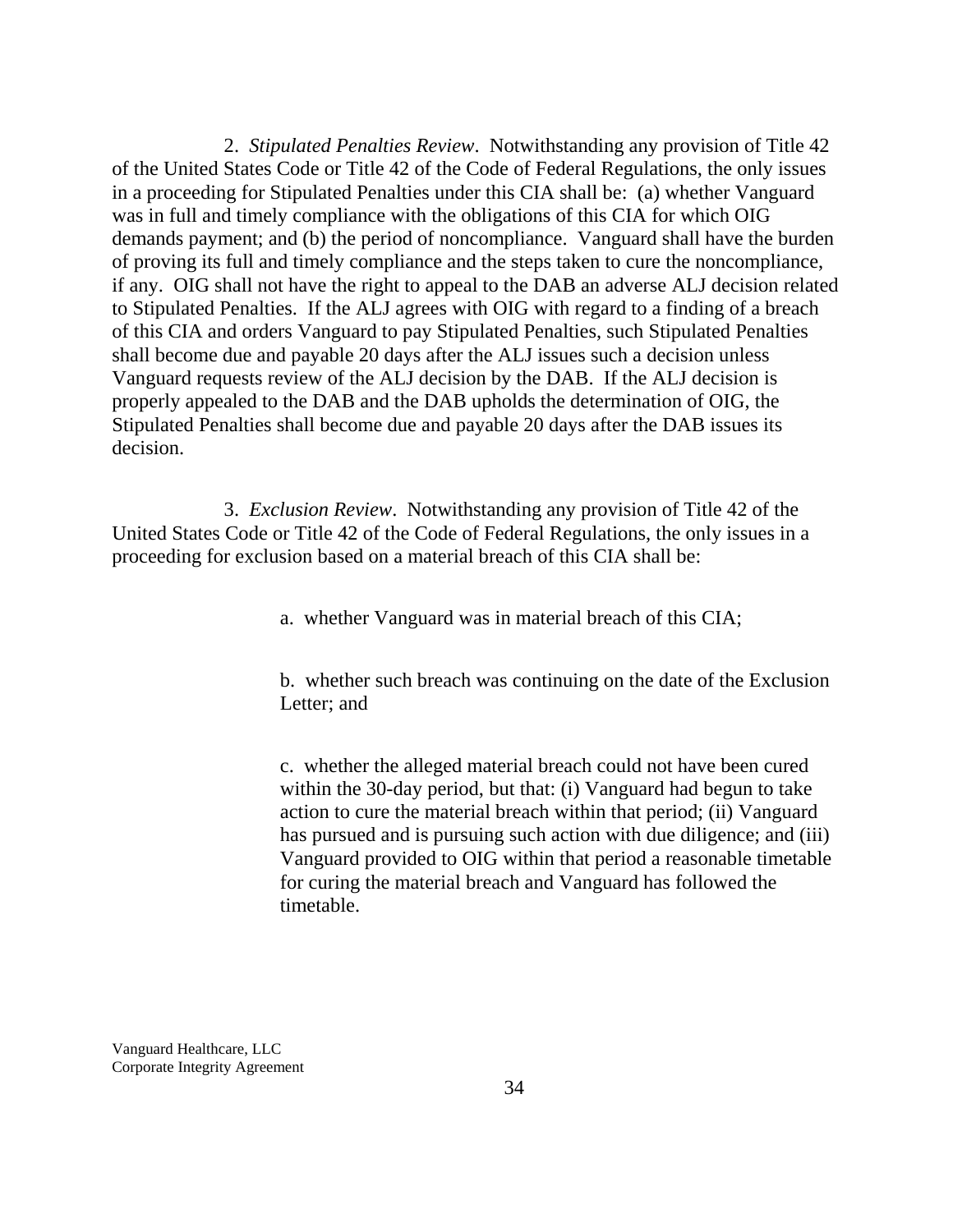For purposes of the exclusion herein, exclusion shall take effect only after an ALJ decision favorable to OIG, or, if the ALJ rules for Vanguard, only after a DAB decision in favor of OIG. Vanguard's election of its contractual right to appeal to the DAB shall not abrogate OIG's authority to exclude Vanguard upon the issuance of an ALJ's decision in favor of OIG. If the ALJ sustains the determination of OIG and determines that exclusion is authorized, such exclusion shall take effect 20 days after the ALJ issues such a decision, notwithstanding that Vanguard may request review of the ALJ decision by the DAB. If the DAB finds in favor of OIG after an ALJ decision adverse to OIG, the exclusion shall take effect 20 days after the DAB decision. Vanguard shall waive its right to any notice of such an exclusion if a decision upholding the exclusion is rendered by the ALJ or DAB. If the DAB finds in favor of Vanguard, Vanguard shall be reinstated effective on the date of the original exclusion.

4. *Finality of Decision.* The review by an ALJ or DAB provided for above shall not be considered to be an appeal right arising under any statutes or regulations. Consequently, the parties to this CIA agree that the DAB's decision (or the ALJ's decision if not appealed) shall be considered final for all purposes under this CIA.

#### **XI. EFFECTIVE AND BINDING AGREEMENT**

Vanguard and OIG agree as follows:

A. This CIA shall be binding on the successors, assigns, and transferees of Vanguard;

B. This CIA shall become final and binding on the date the final signature is obtained on the CIA;

C. This CIA constitutes the complete agreement between the parties and may not be amended except by written consent of the parties to this CIA;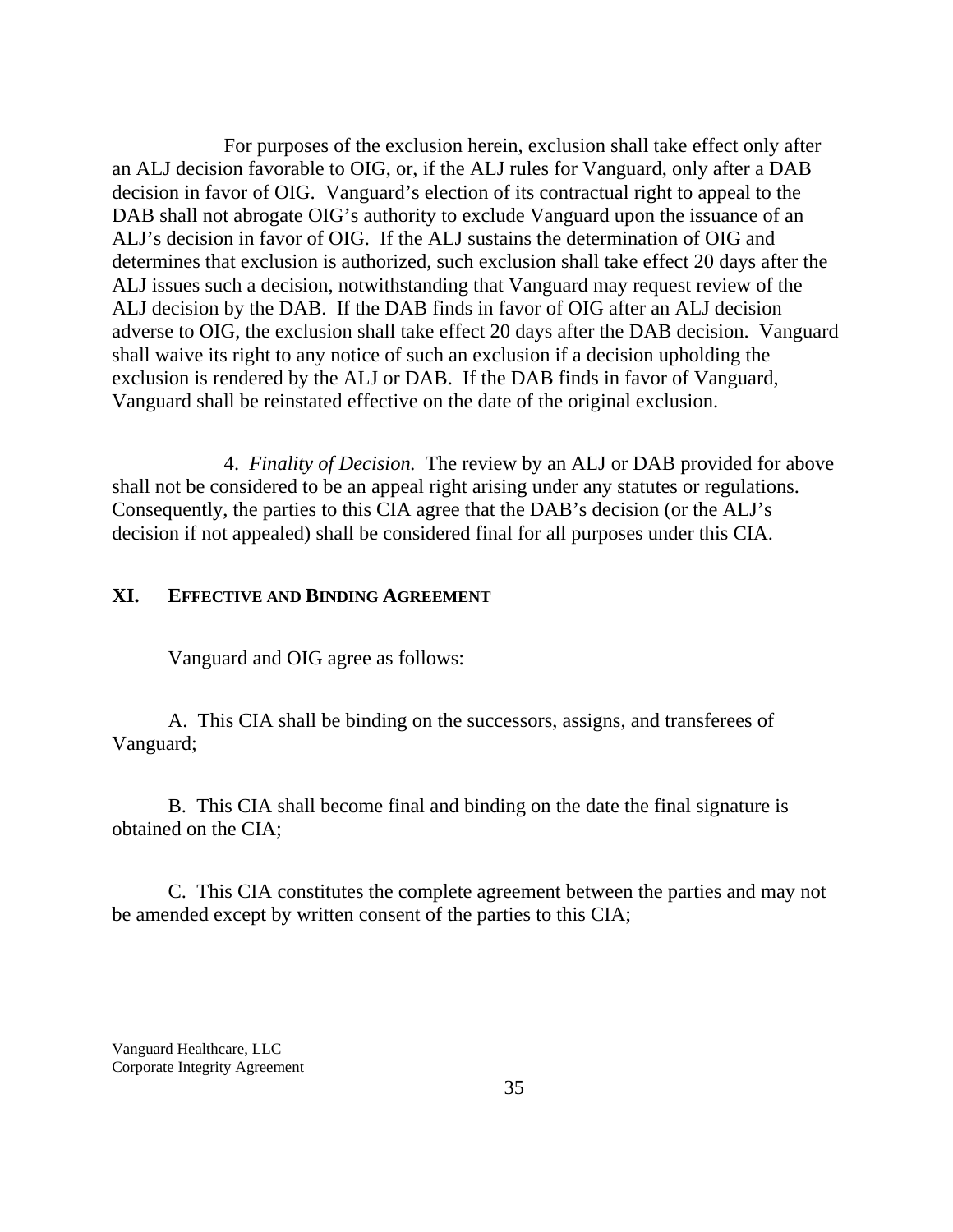D. OIG may agree to a suspension of Vanguard's obligations under this CIA based on a certification by Vanguard that it is no longer providing health care items or services that will be billed to any Federal health care program and that it does not have any ownership or control interest, as defined in 42 U.S.C. §1320a-3, in any entity that bills any Federal health care program. If Vanguard is relieved of its CIA obligations, Vanguard will be required to notify OIG in writing at least 30 days in advance if Vanguard plans to resume providing health care items or services that are billed to any Federal health care program or to obtain an ownership or control interest in any entity that bills any Federal health care program. At such time, OIG shall evaluate whether the CIA will be reactivated or modified.

E. The undersigned Vanguard signatories represent and warrant that they are authorized to execute this CIA. The undersigned OIG signatory represents that he is signing this CIA in his official capacity and that he is authorized to execute this CIA.

F. This CIA may be executed in counterparts, each of which constitutes an original and all of which constitute one and the same CIA. Facsimiles of signatures shall constitute acceptable, binding signatures for purposes of this CIA.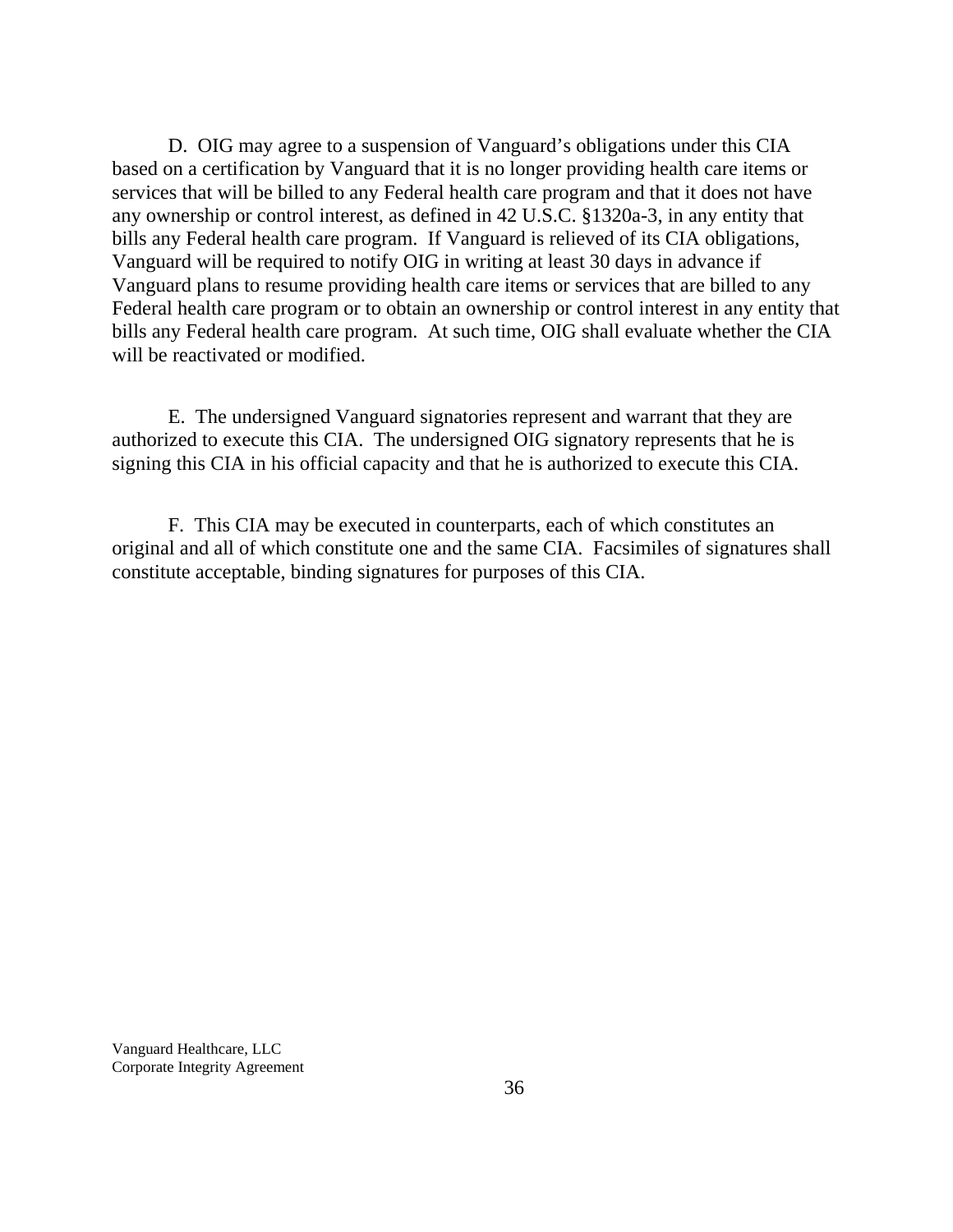# **ON BEHALF OF VANGUARD HEALTHCARE, LLC**

/William D. Orand/

\_\_\_\_\_\_\_\_\_\_\_\_\_\_\_\_\_\_\_\_\_\_\_\_\_\_\_\_\_\_\_\_\_\_

10/5/2011

\_\_\_\_\_\_\_\_\_\_\_\_\_\_\_\_\_\_\_\_\_\_\_\_\_\_\_

William D. Orand President and Chief Executive Officer DATE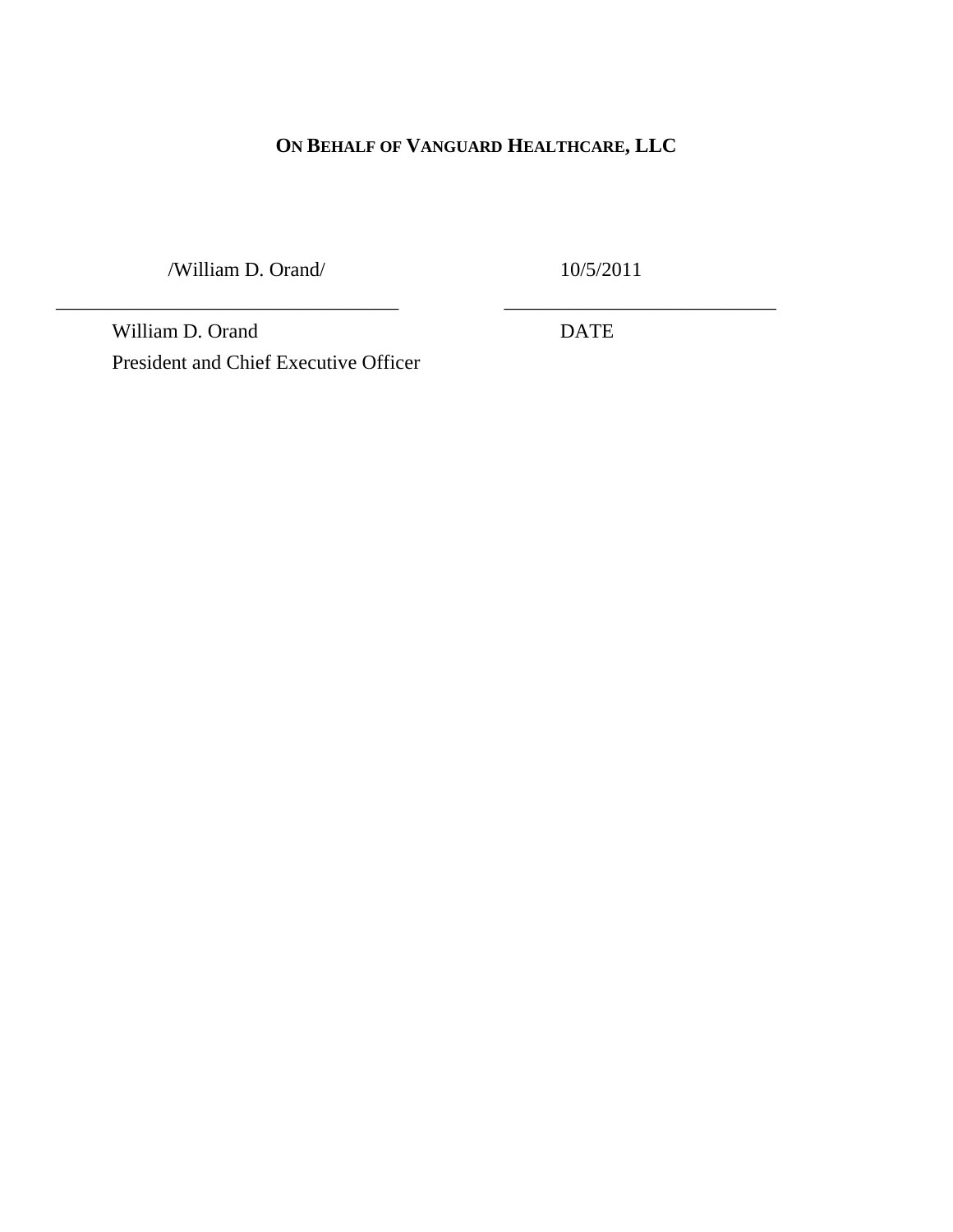# **ON BEHALF OF THE OFFICE OF INSPECTOR GENERAL OF THE DEPARTMENT OF HEALTH AND HUMAN SERVICES**

/Gregory E. Demske/

10/7/2011

\_\_\_\_\_\_\_\_\_\_\_\_\_\_\_\_\_\_\_\_\_\_\_\_\_\_\_

GREGORY E. DEMSKE Assistant Inspector General for Legal Affairs Office of Inspector General U. S. Department of Health and Human Services

\_\_\_\_\_\_\_\_\_\_\_\_\_\_\_\_\_\_\_\_\_\_\_\_\_\_\_\_\_\_\_\_\_\_

DATE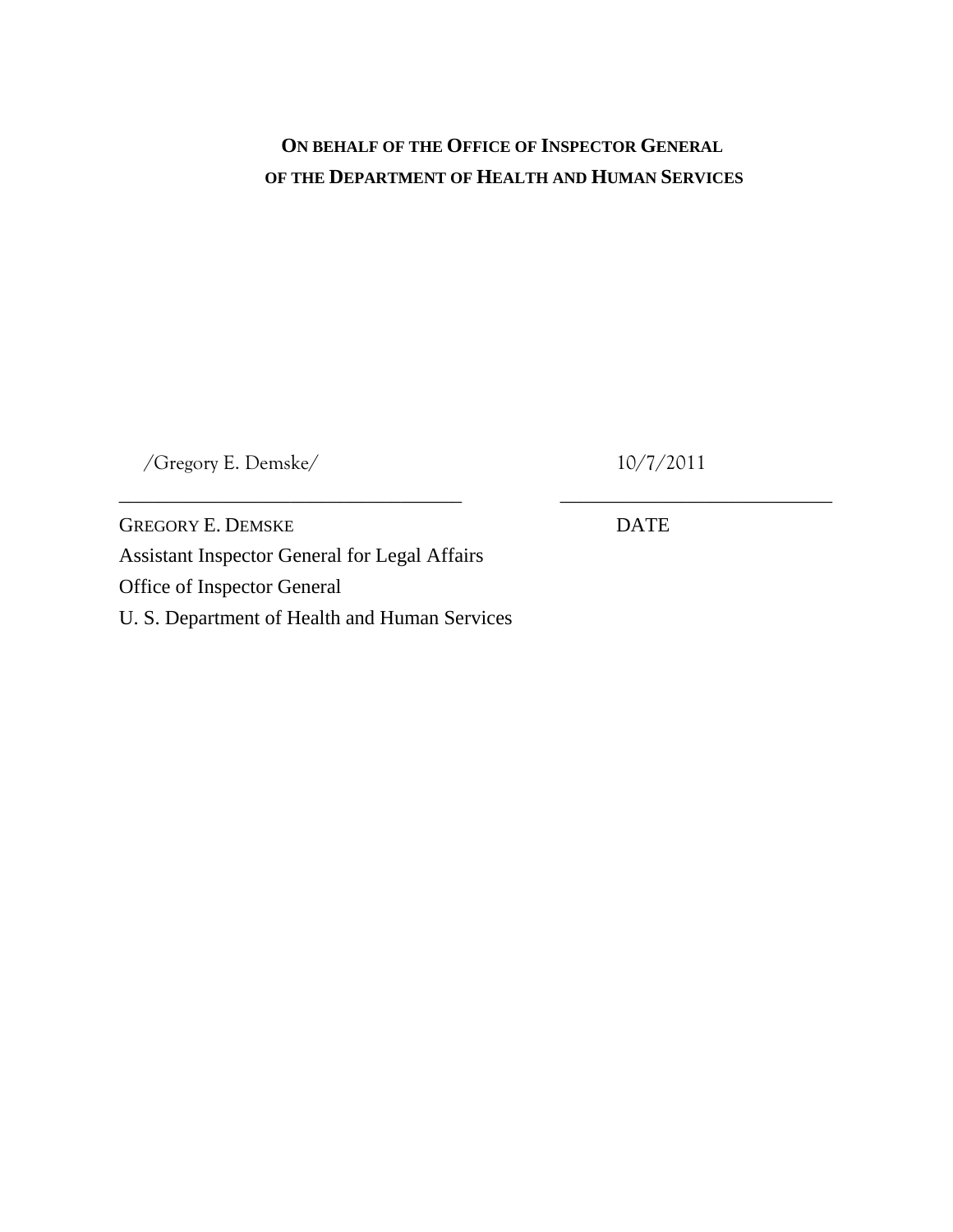# **APPENDIX A**

# **INDEPENDENT REVIEW ORGANIZATION**

This Appendix contains the requirements relating to the Independent Review Organization (IRO) required by Section III.E of the CIA.

## A. IRO Engagement.

Vanguard shall engage an IRO that possesses the qualifications set forth in Paragraph B, below, to perform the responsibilities in Paragraph C, below. The IRO shall conduct the review in a professionally independent and objective fashion, as set forth in Paragraph D. Within 30 days after OIG receives the information identified in Section V.A.11 and Section V.A.12 of the CIA, OIG will notify Vanguard if the IRO is unacceptable. Absent notification from OIG that the IRO is unacceptable, Vanguard may continue to engage the IRO.

If Vanguard engages a new IRO during the term of the CIA, this IRO shall also meet the requirements of this Appendix. If a new IRO is engaged, Vanguard shall submit the information identified in Section V.A.11 and Section V.A.12 of the CIA to OIG within 30 days of engagement of the IRO. Within 30 days after OIG receives this information, OIG will notify Vanguard if the IRO is unacceptable. Absent notification from OIG that the IRO is unacceptable, Vanguard may continue to engage the IRO.

B. IRO Qualifications.

The IRO shall:

1. assign individuals to conduct the Arrangements Review engagement who are knowledgeable in the requirements of the Anti-Kickback Statute and the Stark Law and the regulations and other guidance documents related to these statutes; and

2. have sufficient staff and resources to conduct the reviews required by the CIA on a timely basis.

C. IRO Responsibilities.

The IRO shall:

1. perform each Arrangements Review in accordance with the specific requirements of the CIA;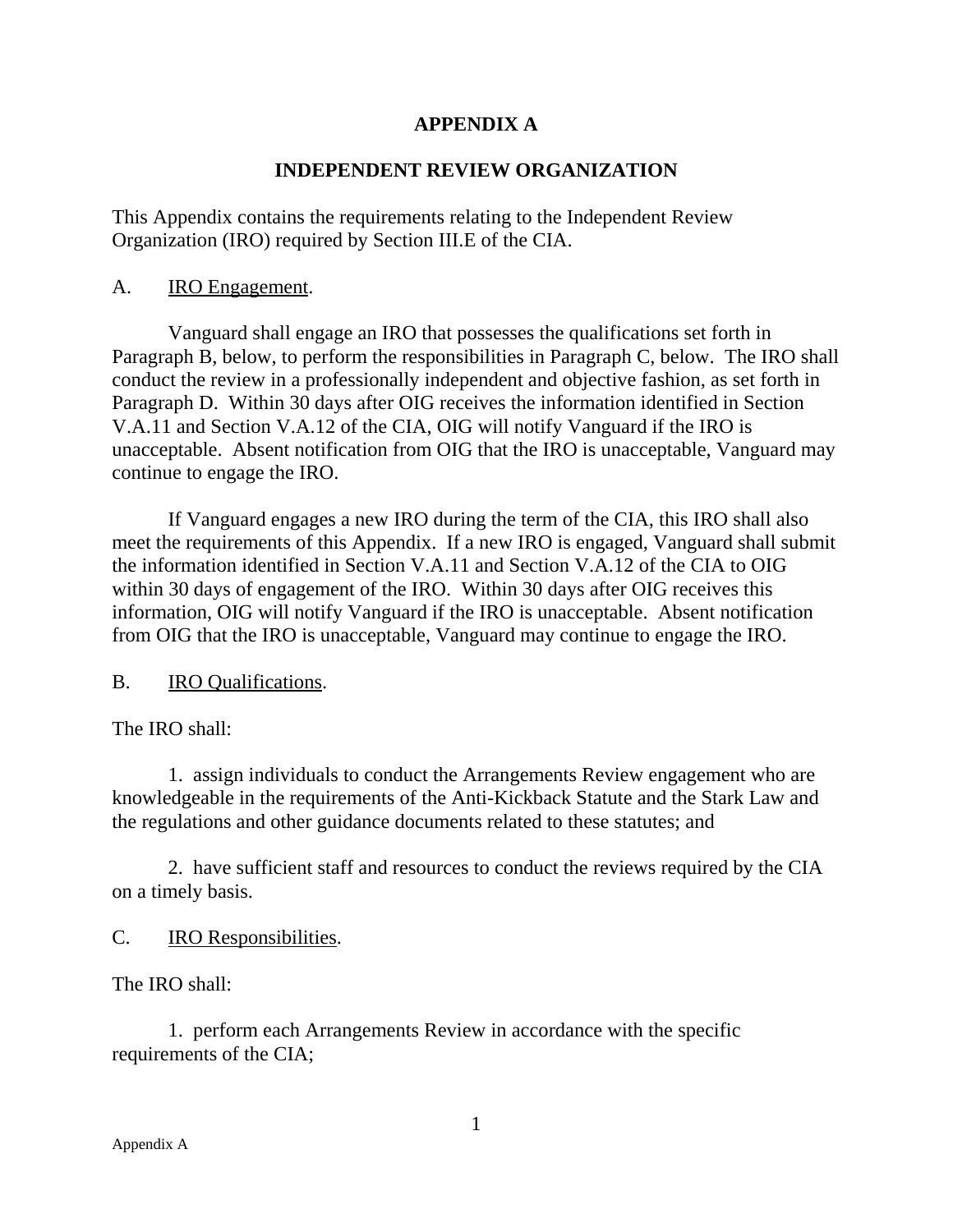2. respond to all OIG inquires in a prompt, objective, and factual manner; and

3. prepare timely, clear, well-written reports that include all the information required by Appendix B to the CIA.

# D. **IRO Independence and Objectivity.**

The IRO must perform the Arrangements Review in a professionally independent and objective fashion, as appropriate to the nature of the engagement, taking into account any other business relationships or engagements that may exist between the IRO and Vanguard.

## E. IRO Removal/Termination.

1. *Provider*. If Vanguard terminates its IRO during the course of the engagement, Vanguard must submit a notice explaining its reasons to OIG no later than 30 days after termination. Vanguard must engage a new IRO in accordance with Paragraph A of this Appendix.

2. *OIG Removal of IRO*. In the event OIG has reason to believe that the IRO does not possess the qualifications described in Paragraph B, is not independent and objective as set forth in Paragraph D, or has failed to carry out its responsibilities as described in Paragraph C, OIG may, at its sole discretion, require Vanguard to engage a new IRO in accordance with Paragraph A of this Appendix.

Prior to requiring Vanguard to engage a new IRO, OIG shall notify Vanguard of its intent to do so and provide a written explanation of why OIG believes such a step is necessary. To resolve any concerns raised by OIG, Vanguard may request a meeting with OIG to discuss any aspect of the IRO's qualifications, independence or performance of its responsibilities and to present additional information regarding these matters. Vanguard shall provide any additional information as may be requested by OIG under this Paragraph in an expedited manner. OIG will attempt in good faith to resolve any differences regarding the IRO with Vanguard prior to requiring Vanguard to terminate the IRO. However, the final determination as to whether or not to require Vanguard to engage a new IRO shall be made at the sole discretion of OIG.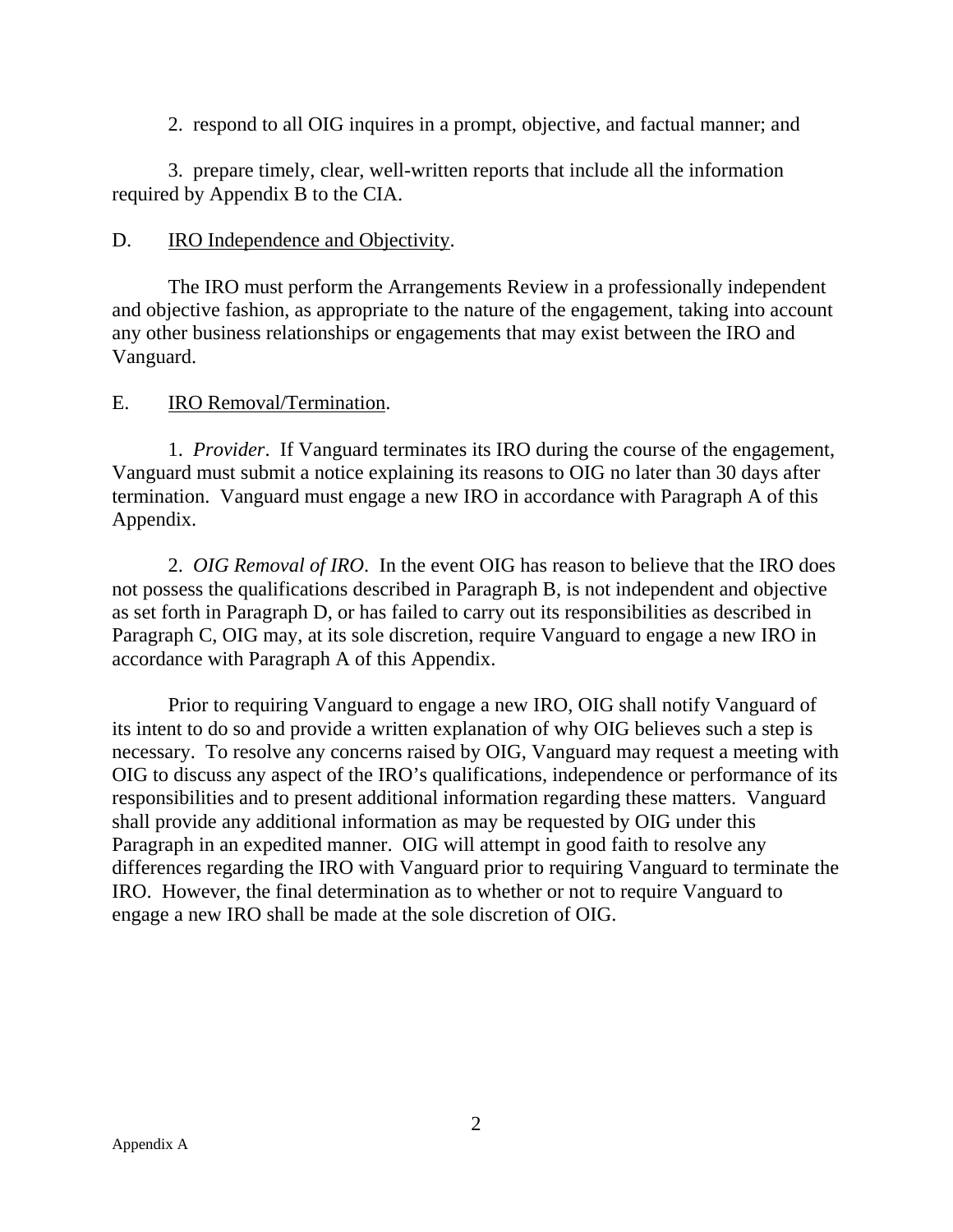## **APPENDIX B**

## **ARRANGEMENTS REVIEW**

A. Arrangements Systems Review. The Arrangements Systems Review shall be a review of Vanguard's systems, processes, policies, and procedures relating to the initiation, review, approval, and tracking of Arrangements. Specifically, the IRO shall review the following:

1. Vanguard's systems, policies, processes, and procedures with respect to creating and maintaining a centralized tracking system for all existing and new and renewed Focus Arrangements (Focus Arrangements Tracking System), including a detailed description of the information captured in the Focus Arrangements Tracking System;

2. Vanguard's systems, policies, processes, and procedures for tracking remuneration to and from all parties to Focus Arrangements;

3. Vanguard's systems, policies, processes, and procedures for tracking service and activity logs to ensure that parties to the Focus Arrangement are performing the services required under the applicable Focus Arrangement(s) (if applicable);

4. Vanguard's systems, policies, processes, and procedures for monitoring the use of leased space, medical supplies, medical devices, equipment, or other patient care items to ensure that such use is consistent with the terms of the applicable Focus Arrangement(s) (if applicable);

5. Vanguard's systems, policies, processes, and procedures for initiating Arrangements, including those policies that identify the individuals with authority to initiate an Arrangement and that specify the business need or business rationale required to initiate an Arrangement;

6. Vanguard's systems, policies, processes, and procedures for the internal review and approval of all Arrangements, including those policies that identify the individuals required to approve each type or category of Arrangement entered into by Vanguard, the internal controls designed to ensure that all required approvals are obtained, and the processes for ensuring that all Focus Arrangements are subject to a legal review by counsel with expertise in the Anti-Kickback Statute and Stark Law;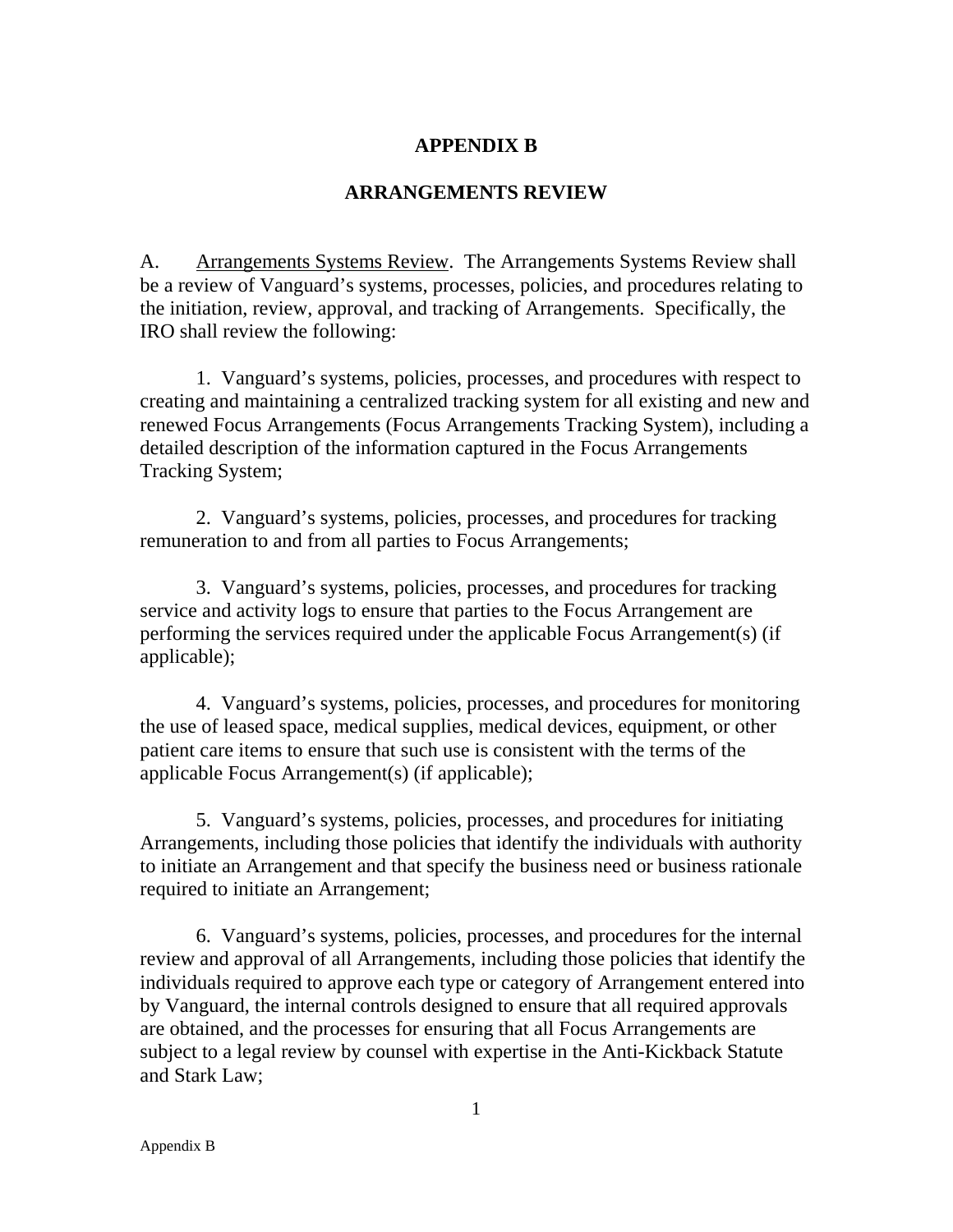7. the Compliance Officer's annual review of and reporting to the Compliance Committee on the Focus Arrangements Tracking System, Vanguard's internal review and approval process, and other Arrangements Procedures;

8. Vanguard's systems, policies, processes, and procedures for implementing effective responses when suspected violations of the Anti-Kickback Statute and Stark Law are discovered, including disclosing Reportable Events and quantifying and repaying Overpayments when appropriate; and

9. Vanguard's systems, policies, processes, and procedures for ensuring that all new and renewed Focus Arrangements comply with the Focus Arrangements Requirements set forth in Section III.D.2 of the CIA.

B. Arrangements Systems Review Report. The IRO shall prepare a report based upon each Arrangements Systems Review performed. The report shall include the following items:

1. a description of the documentation (including policies) reviewed and personnel interviewed;

2. a detailed description of Vanguard's systems, policies, processes, and procedures relating to the items identified in Section A.1-9 above;

3. findings and supporting rationale regarding weaknesses in Vanguard's systems, processes, policies, and procedures relating to Arrangements described in Section A.1-9 above; and

4. recommendations to improve Vanguard's systems, policies, processes, or procedures relating to Arrangements described in Section A.1-9 above.

C. Arrangements Transactions Review. The Arrangements Transactions Review shall consist of a review by the IRO of 50 randomly selected Focus Arrangements that were entered into or renewed by Vanguard during the Reporting Period. The IRO shall assess whether Vanguard has complied with the Arrangements Procedures and the Focus Arrangements Requirements described in Sections III.D.1 and III.D.2 of the CIA, with respect to the selected Focus Arrangements.

The IRO's assessment with respect to each Focus Arrangement that is subject to review shall include: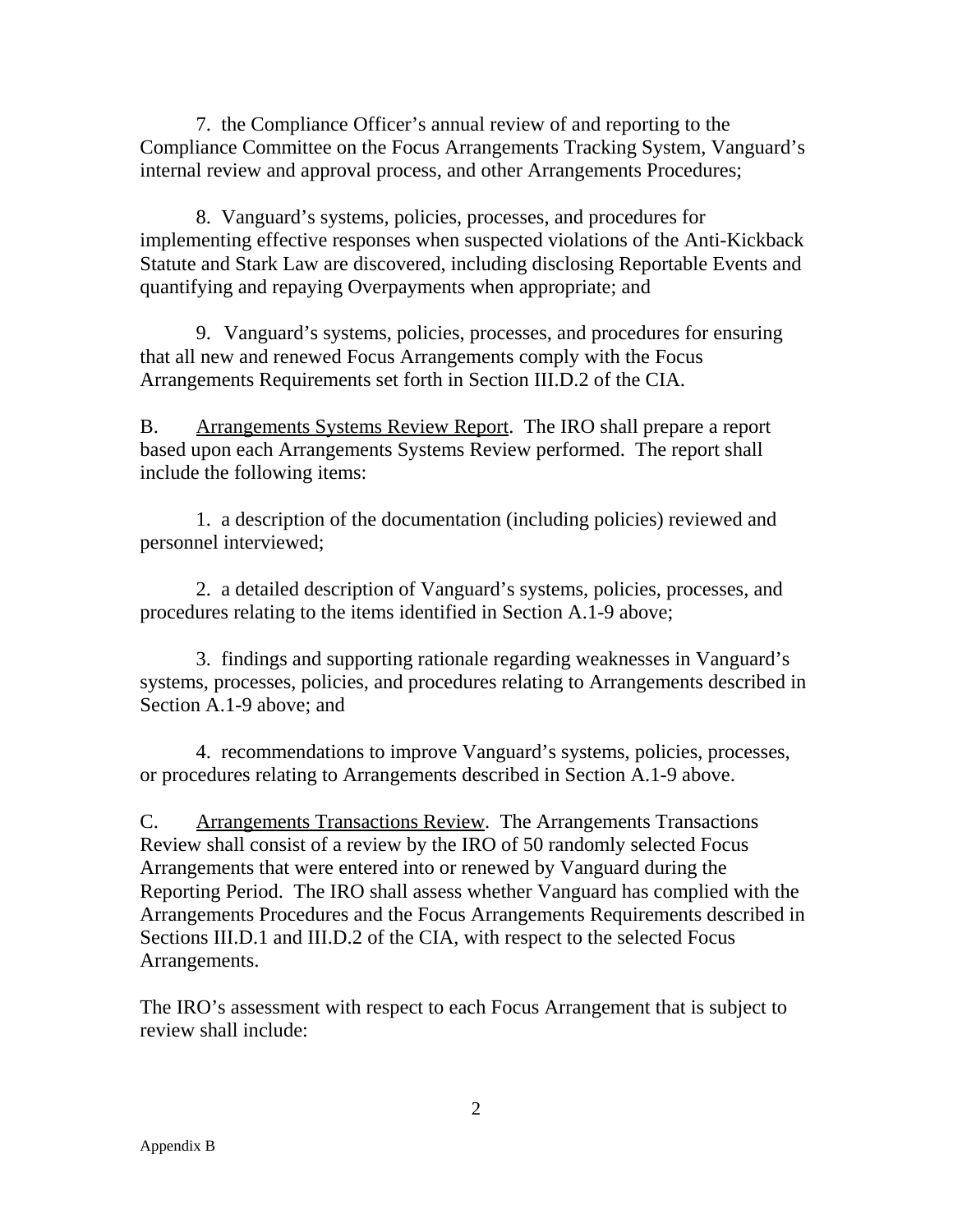1. verifying that the Focus Arrangement is maintained in Vanguard's centralized tracking system in a manner that permits the IRO to identify the parties to the Focus Arrangement and the relevant terms of the Focus Arrangement (i.e., the items/services/equipment/space to be provided, the amount of compensation, the effective date, the expiration date; etc.)

2. verifying that the Focus Arrangement was subject to the internal review and approval process (including both a legal and business review) and obtained the necessary approvals and that such review and approval is appropriately documented;

3. verifying that the remuneration related to the Focus Arrangement is properly tracked;

4. verifying that the service and activity logs are properly completed and reviewed (if applicable);

5. verifying that leased space, medical supplies, medical devices, and equipment, and other patient care items are properly monitored (if applicable); and

6. verifying that the Focus Arrangement satisfies the Focus Arrangements Requirements of Section III.D.2 of the CIA.

D. Arrangements Transaction Review Report. The Arrangements Transaction Review Report shall include the following information:

1. *Review Methodology*.

a. Review Protocol: A detailed narrative description of the procedures performed and a description of the sampling unit and universe utilized in performing the procedures for the sample reviewed.

b. Sources of Data: A full description of the documentation and other information, if applicable, relied upon by the IRO in performing the Arrangements Transaction Review.

2. *Review Findings*. The IRO's findings with respect to whether Vanguard has complied with the Arrangements Procedures and Focus Arrangements Requirements with respect to each of the randomly selected Focus Arrangements reviewed by the IRO. In addition, the Arrangements Transactions Review Report shall include observations, findings and recommendations on possible improvements to Vanguard's policies, procedures, and systems in place to